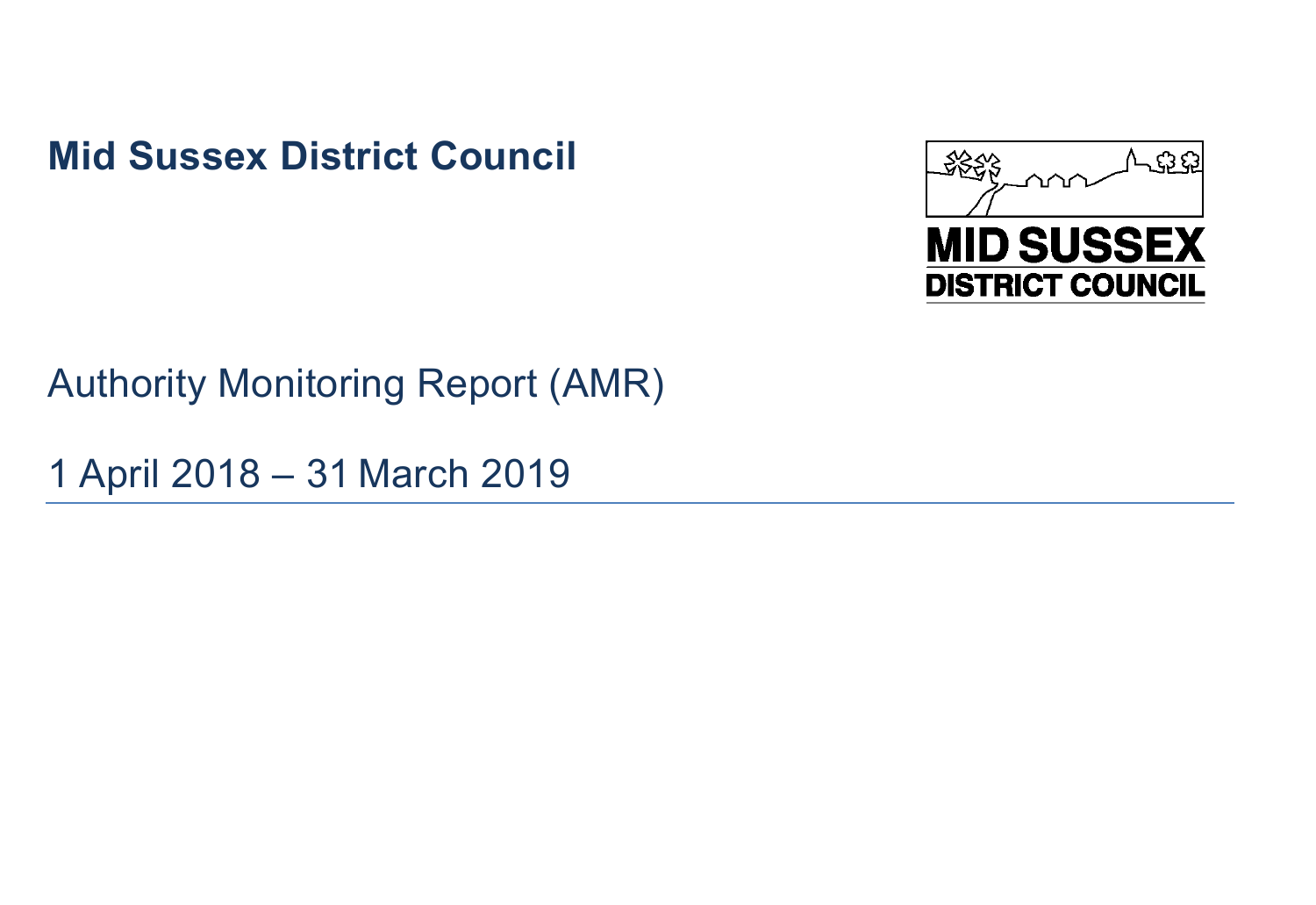# **Contents**

| 1.0 |  |
|-----|--|
| 2.0 |  |
|     |  |
|     |  |
|     |  |
| 3.0 |  |
|     |  |
| 4.0 |  |
|     |  |
| 5.0 |  |
|     |  |
|     |  |
|     |  |
|     |  |
|     |  |
|     |  |
|     |  |
|     |  |
|     |  |
|     |  |
|     |  |
|     |  |
|     |  |
|     |  |
|     |  |
|     |  |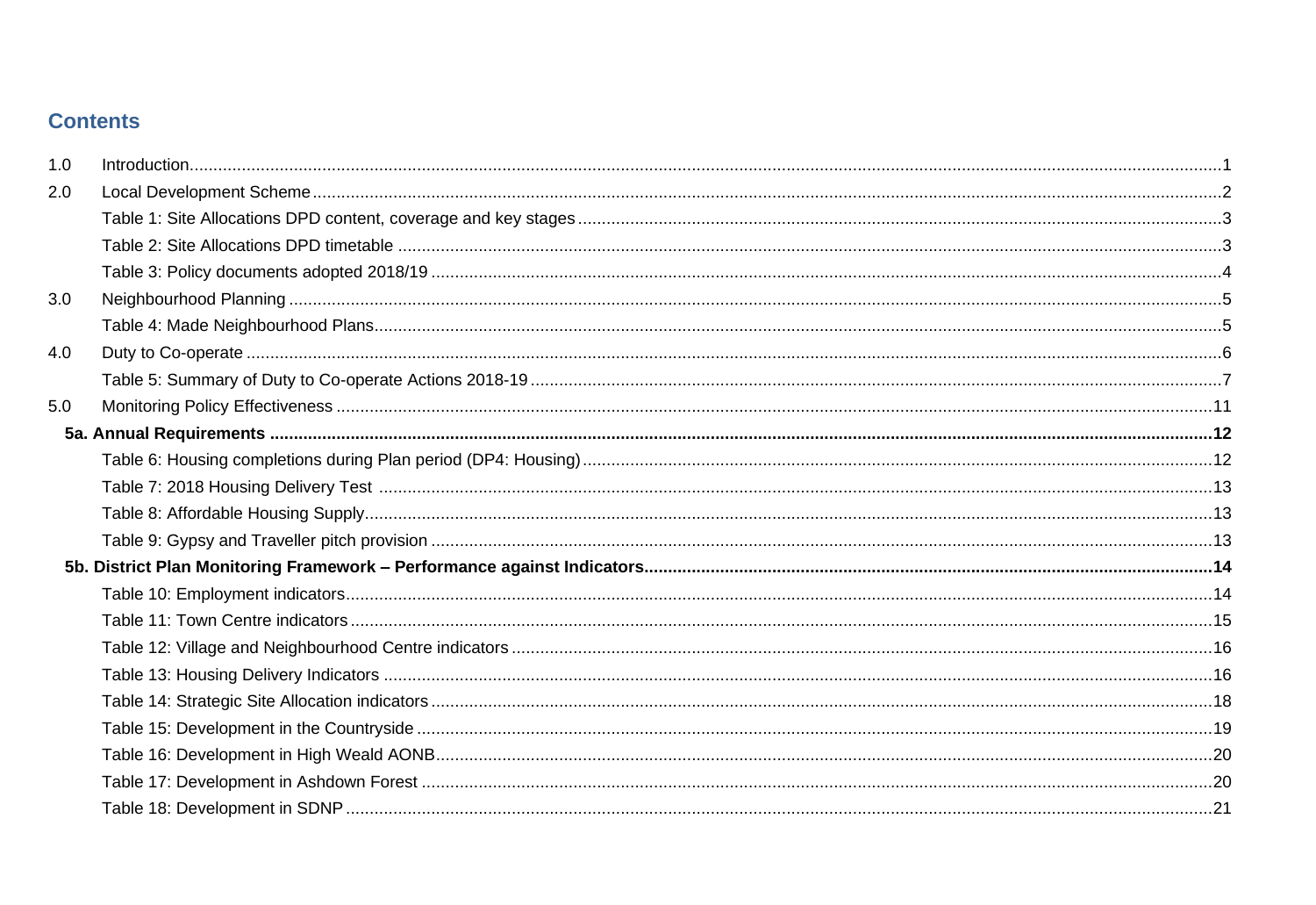| .66 |  |
|-----|--|

| APPENDICES. |  |
|-------------|--|
|             |  |
|             |  |
|             |  |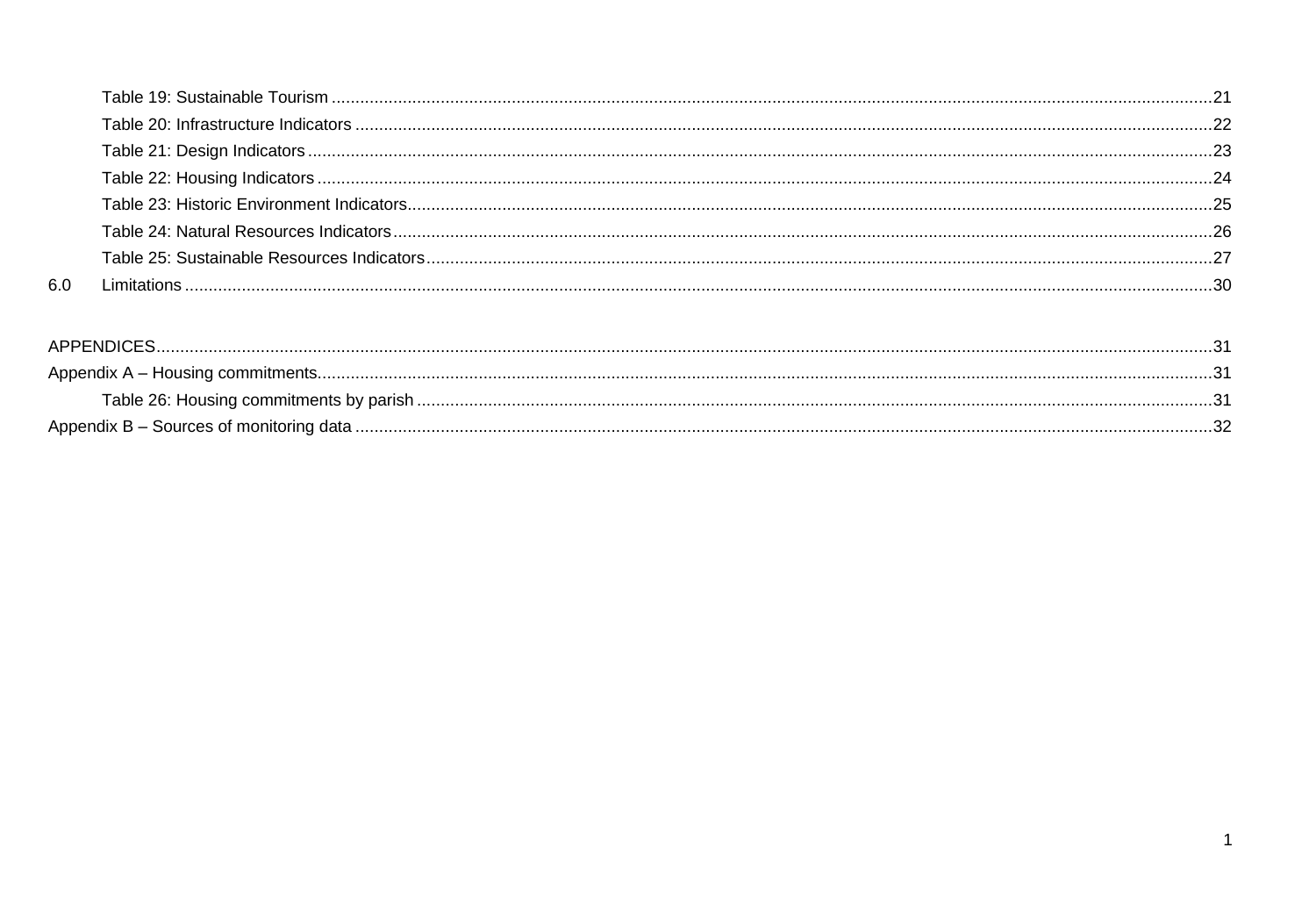# <span id="page-3-0"></span>**1.0 Introduction**

- 1.1 This Authority Monitoring Report (AMR) for Mid Sussex District Council generally covers the monitoring year from 1 April 2018 to 31 March 2019, however, where possible, an update to the end of the 2019 calendar year is also included. It is the first monitoring report that the Council has produced since the adoption of the Mid Sussex District Plan 2014-2031 in March 2018.
- 1.2 Monitoring is an essential component of the plan-making process. The purpose of monitoring is to assess whether: the policies of the documents produced as part of the Development Plan are achieving the objectives and intended policy outcomes; they are having any unintended consequences; and they are still relevant or require a review. It is important that there are mechanisms in place for the Council to identify changing circumstances and take appropriate action if required.
- 1.3 Regulation 34 of the Town and Country (Local Planning) (England) Regulations 2012 requires the Council to produce an AMR and specifies requirements as to their content and scope, including details of:
	- The Council's Local Development Scheme;
	- $\bullet$  Policies that are not being implemented<sup>1</sup>;
	- Made neighbourhood development plans;
	- Community Infrastructure Levy (CIL) receipts and expenditure<sup>2</sup>;
	- Duty to Co-operate actions taken during the monitoring period;
	- Any policies specifying annual numbers, including net additional dwellings and affordable dwellings, reported for the monitoring period, and since the policy was first published.
- 1.4 The AMR is also required to be made publicly available.
	- The AMR has been published on the Council's website, available at: https://www.midsussex.gov.uk/planning-building/consultation-monitoring/

<sup>1</sup> N/A – there are currently no development plan policies for Mid Sussex which are not being implemented.

<sup>2</sup> N/A – MSDC has no adopted CIL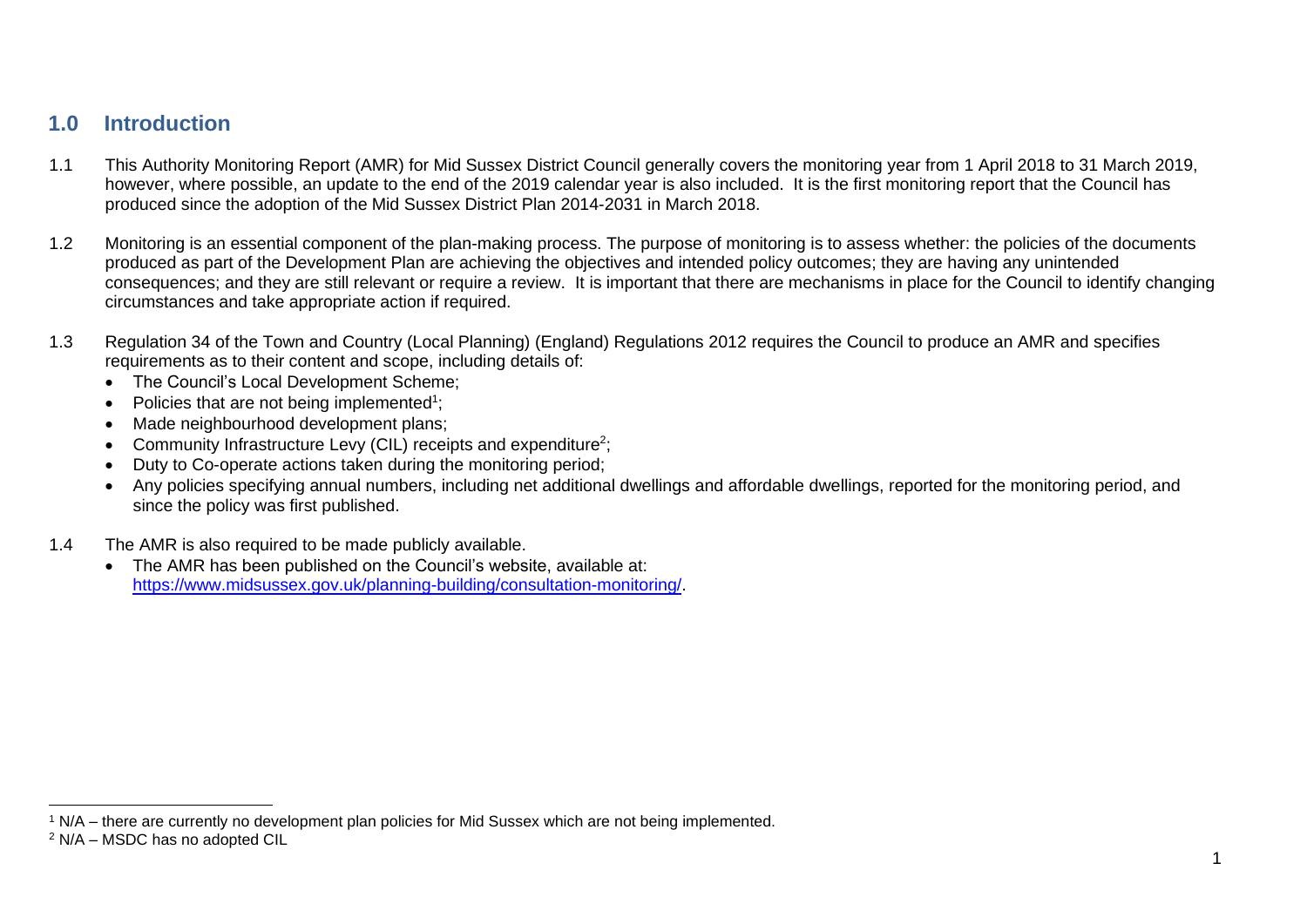# <span id="page-4-0"></span>**2.0 Local Development Scheme**

2.1 Regulation 34 (1) of the Town and Country (Local Planning) (England) Regulations 2012 states that monitoring reports must contain the following information:

*(a) the title of the local plans or supplementary planning documents specified in the local planning authority's local development scheme;*

*(b) in relation to each of those documents—*

*(i)the timetable specified in the local planning authority's local development scheme for the document's preparation;*

*(ii)the stage the document has reached in its preparation; and*

*(iii)if the document's preparation is behind the timetable mentioned in paragraph (i) the reasons for this; and*

*(c) where any local plan or supplementary planning document specified in the local planning authority's local development scheme has been adopted or approved within the period in respect of which the report is made, a statement of that fact and of the date of adoption or approval.*

- 2.2 The Local Development Scheme (LDS) sets out the timetable for the production of Development Plan Documents (DPDs), including key production and public consultation stages. This enables the community, businesses, developers, service and infrastructure providers and other interested organisations and individuals to know which DPDs are to be prepared for the area and when they will be able to participate in the plan making process.
- 2.3 The current LDS for Mid Sussex covers the period from 2019 to 2021. This is the most recently published LDS (June 2019). It provides information about the Mid Sussex District Council's Site Allocations DPD, and related documents. Please note, the information below is a summary of the LDS. The document is available in full at:<https://www.midsussex.gov.uk/planning-building/consultation-monitoring/>

# **Site Allocations DPD**

- 2.4 The Site Allocations DPD is a daughter document to the Mid Sussex District Plan 2014-2031, which was adopted in March 2018. The District Plan identified a residual housing and employment need for the Site Allocations DPD to meet. The Site Allocations DPD proposes a number of new housing and employment sites for allocation in order to meet this need. It also includes an allocation for a Science and Technology Park, and a number of other strategic planning policies necessary for delivering sustainable development.
- 2.5 Table 1 sets out the content, coverage and timetable for the key stages of preparing the Site Allocations DPD. Table 2 sets out a more comprehensive timetable for the preparation of the DPD.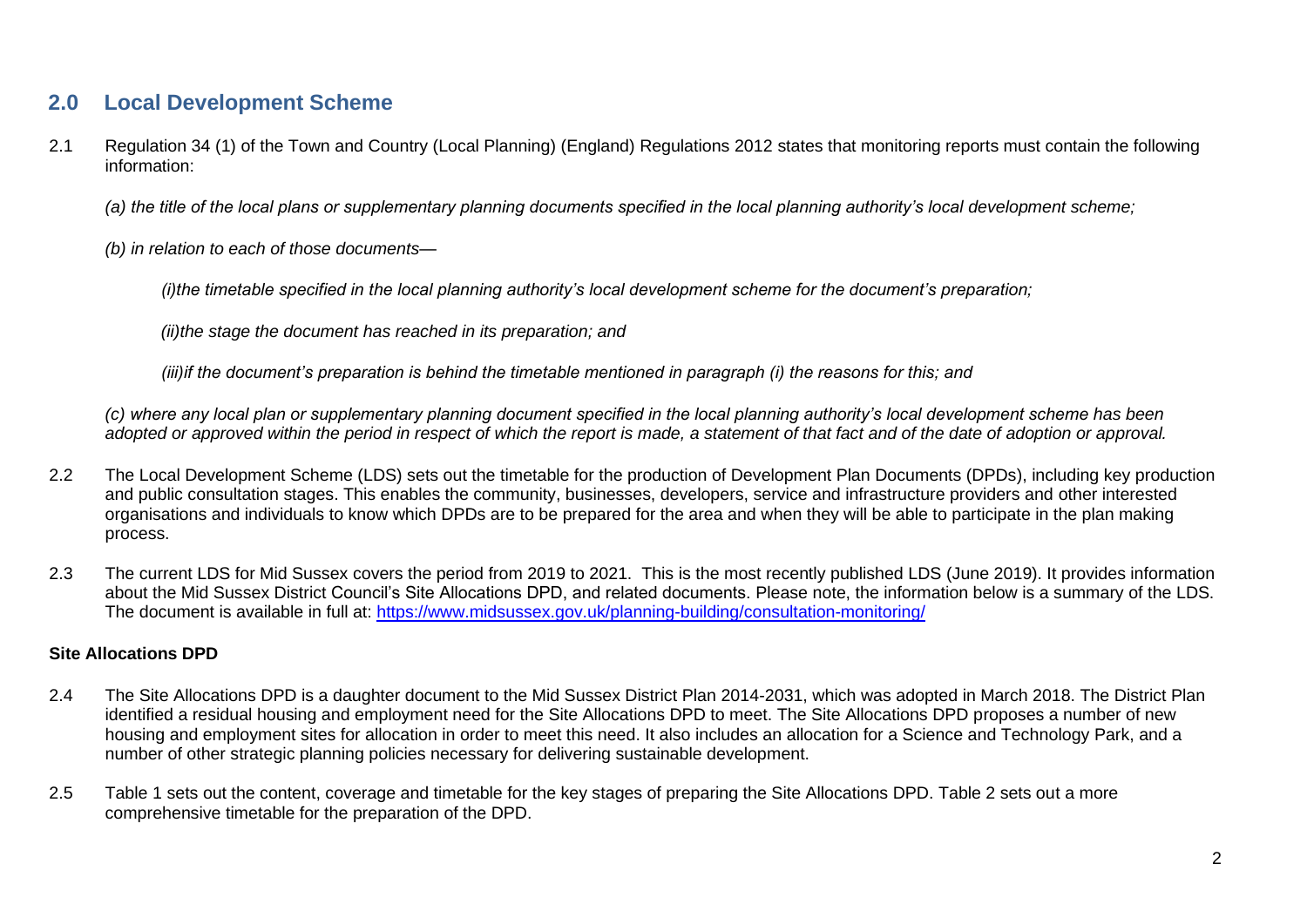#### <span id="page-5-0"></span>**Table 1: Site Allocations DPD content, coverage and key stages**

| <b>Role and Subject</b>     | To allocate sufficient sites to deliver the residual housing requirement of the<br>District Plan. |
|-----------------------------|---------------------------------------------------------------------------------------------------|
| Geographical<br><b>Area</b> | Mid Sussex District, excluding the area of the District within the South Downs<br>National Park.  |
| <b>Status</b>               | <b>Development Plan Document</b>                                                                  |

#### <span id="page-5-1"></span>**Table 2: Site Allocations DPD timetable**

| <b>Stage</b>                              | 2019 LDS Dates          |
|-------------------------------------------|-------------------------|
| Monitoring of housing land supply         | March 2017 - April 2018 |
| Housing land supply position confirmed    | May 2018                |
| Regulation 18 public consultation         | Autumn 2019             |
| Publication (Reg 19)                      | Spring 2020             |
| Submission to Secretary of State (Reg 22) | Summer 2020             |
| Examination                               | Winter 2020             |
| <b>Inspector's Report</b>                 | Winter/ Spring 2021     |
| <b>Estimated date for Adoption</b>        | Summer 2021             |

2.6 At the time of preparing this AMR the Council have completed the Pre-Submission consultation (Regulation 19) on 28<sup>th</sup> September. Representations received will be collated and summarised ahead of submission to the Secretary of State.

# **Future Development Plan Documents**

2.7 The Mid Sussex District Plan 2014 – 2031 includes a commitment to undertake a review of the District Plan commencing in 2021, with submission to the Secretary of State in 2023. The timetable for the District Plan review that will commence in 2021 will be included in a future update to the Local Development Scheme. This is to ensure future-housing need across the wider sub-region is planned for appropriately, prioritising the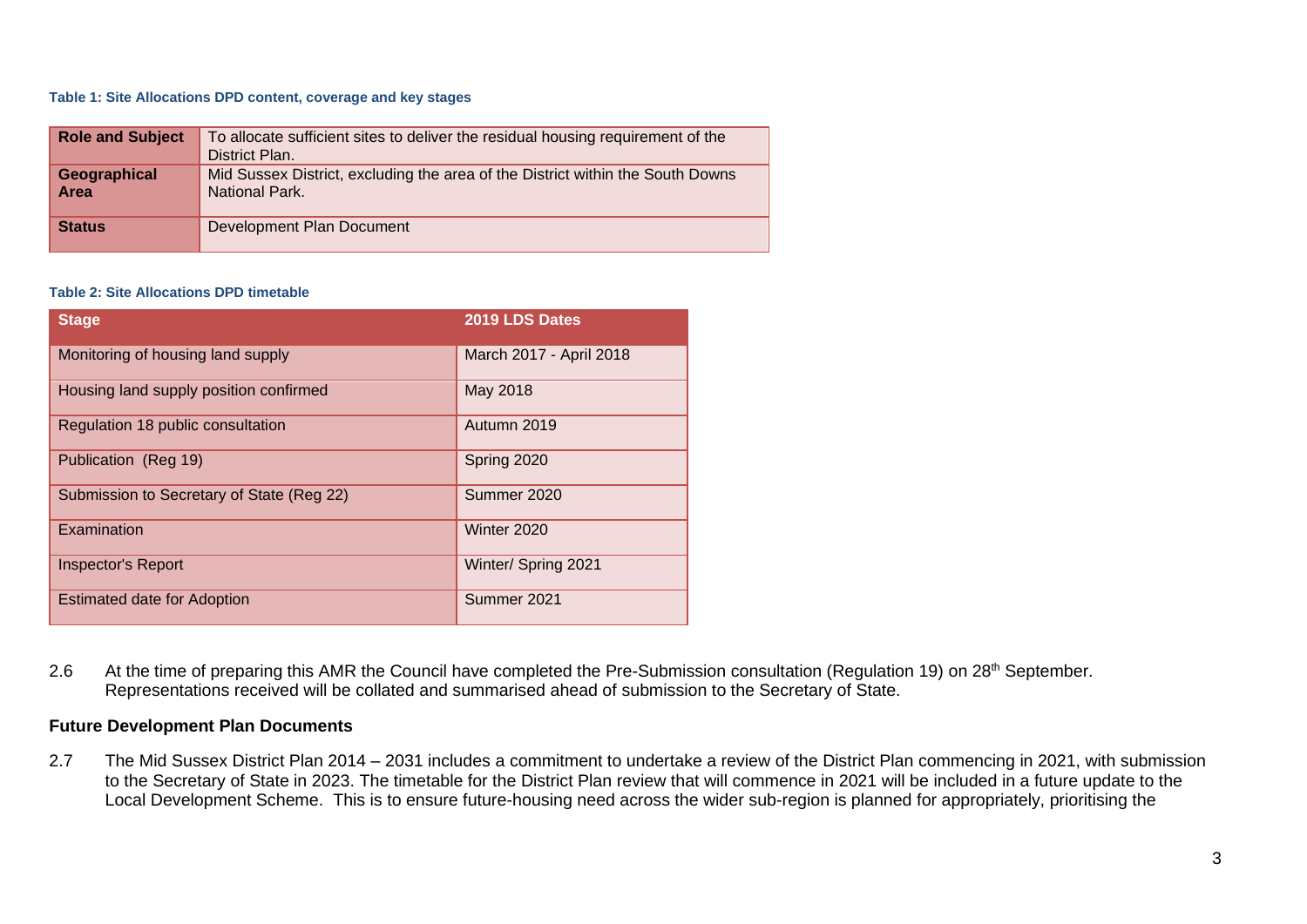Northern West Sussex Housing Market Area as this is established as the primary Housing Market Area for this district.

- 2.8 The Council is giving consideration to progressing work on a Community Infrastructure Levy Charging Schedule, which would set out the charging rates for new developments in Mid Sussex District. The timetable for the Council's approach to CIL will be set out in a future update of the LDS.
- 2.9 The Council is committed to ensure the needs for Gypsies, Travellers and Travelling Showpeople are planned for appropriately in accordance with DP33: Gypsies, Travellers and Travelling Showpeople. A Traveller Sites Allocations DPD may be required to support the identified needs during the plan period. The need for this DPD will be reviewed in due course.

# **Future Supporting Documents**

- 2.10 The Council is working in partnership with the High Weald Area of Outstanding Natural Beauty (AONB) to prepare a High Weald Design Guide for new housing development.
- 2.11 The Council intends to produce a town centre masterplan to guide development in Haywards Heath working with the Town Council. Work has commenced on the Haywards Heath Masterplan which is anticipated for adoption in 2019/20.
- 2.12 The Council has a programme to review the remaining Conservation Area Appraisals on an ongoing basis and the District Council will continue to work with Parish Council's to oversee preparation of the Conservation Area Appraisals.

# **Planning Policy documents completed 2018/19**

2.13 A number of supporting planning documents were adopted by the Council within the 2018/19 monitoring year. These are included in Table 3.

#### <span id="page-6-0"></span>**Table 2: Policy documents adopted 2018/19**

| Planning Document                                                                  | <b>Date of adoption</b> |
|------------------------------------------------------------------------------------|-------------------------|
| Development Infrastructure and Contributions Supplementary Planning Document (SPD) | <b>July 2018</b>        |
| Development Viability SPD                                                          | <b>July 2018</b>        |
| Affordable Housing SPD                                                             | <b>July 2018</b>        |
| Hurstpierpoint, Hurst Wickham and Langton Lane Conservation Areas Appraisal        | <b>July 2018</b>        |
| Dormer Window and Rooflight Design Guidance                                        | August 2018             |
| Statement of Community Involvement (SCI)                                           | March 2019              |

2.14 West Sussex County Council adopted the West Sussex Joint Minerals Local Plan in July 2018.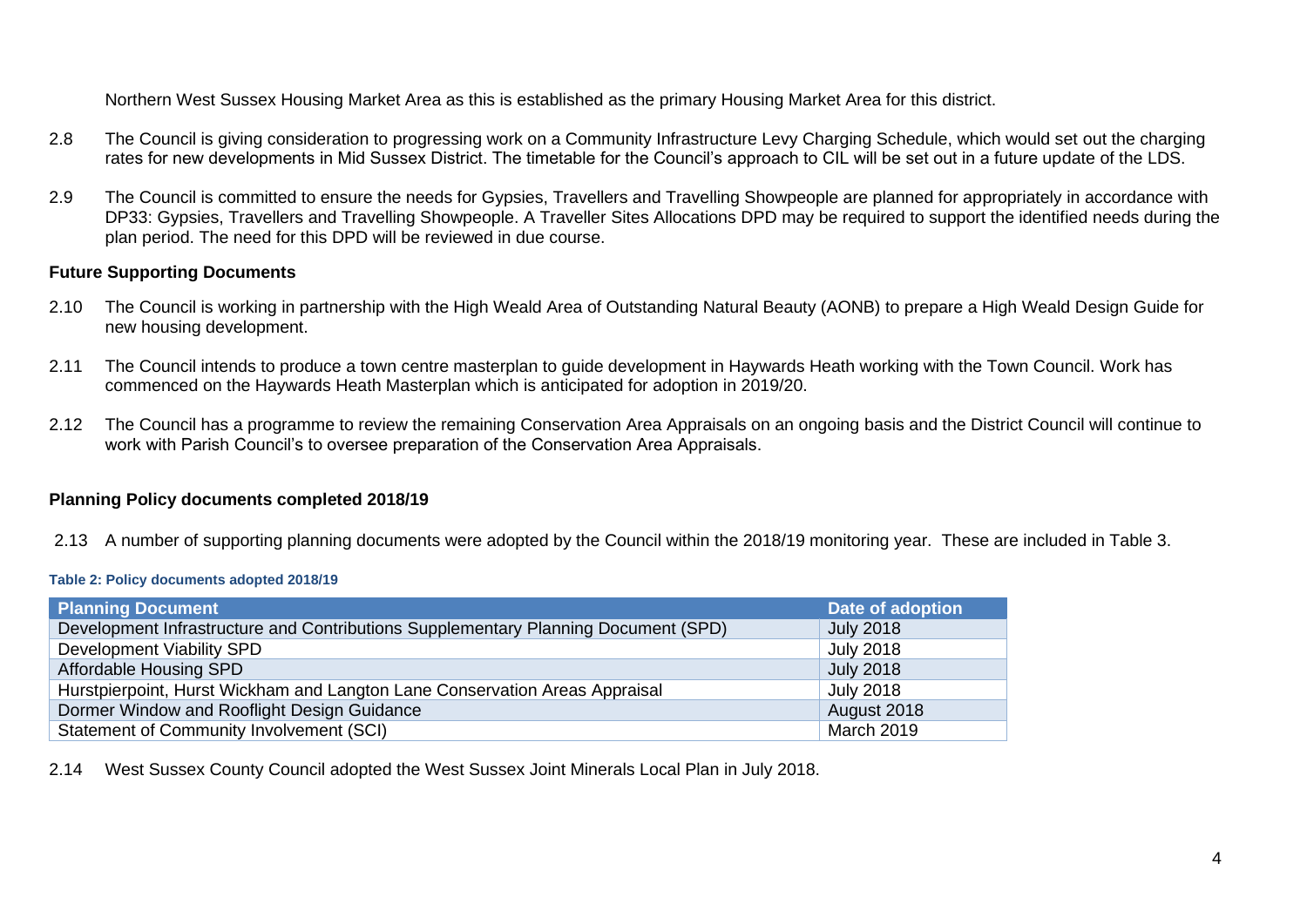# <span id="page-7-0"></span>**3.0 Neighbourhood Planning**

3.1 Regulation 34 (4) of the Town and Country (Local Planning) (England) Regulations 2012 states:

*Where a local planning authority have made a neighbourhood development order or a neighbourhood development plan(1), the local planning authority's monitoring report must contain details of these documents.*

- 3.2 The Localism Act (2011) granted powers for communities to produce their own neighbourhood plans which, once voted for through a local referendum and 'made' (adopted) by the local authority, the plan is considered to be 'made' and becomes part of the formal development plan used to determine planning applications.
- 3.3 Details of made Neighbourhood Plans (as at March 2019<sup>3</sup> ) are set out below.

<span id="page-7-1"></span>

|  | <b>Table 3: Made Neighbourhood Plans</b> |
|--|------------------------------------------|
|--|------------------------------------------|

| <b>Neighbourhood Plan</b>            | <b>Date Made</b>  |
|--------------------------------------|-------------------|
| Albourne                             | 22 September 2016 |
| Ansty and Staplefield                | 2 February 2017   |
| Ardingly                             | 19 March 2015     |
| <b>Ashurst Wood</b>                  | 30 June 2016      |
| <b>Balcombe</b>                      | 22 September 2016 |
| <b>Bolney</b>                        | 21 September 2016 |
| <b>Burgess Hill</b>                  | 28 January 2016   |
| <b>Crawley Down</b>                  | 28 January 2016   |
| Cuckfield                            | 1 October 2014    |
| <b>East Grinstead</b>                | 2 November 2016   |
| Haywards Heath                       | 15 December 2016  |
| Hurstpierpoint and Sayers Common     | 19 March 2015     |
| <b>Lindfield and Lindfield Rural</b> | 23 March 2016     |
| <b>Turners Hill</b>                  | 24 March 2016     |
| Twineham                             | 24 March 2016     |
| <b>West Hoathly</b>                  | 16 April 2015     |

3.4 There are a number of neighbourhood plans currently being prepared. These are to cover the Neighbourhood Plan areas of Hassocks, Horsted Keynes, and Copthorne.

<sup>3</sup> Since March 2019 The Slaugham Neighbourhood Plan was made (25 September 2019)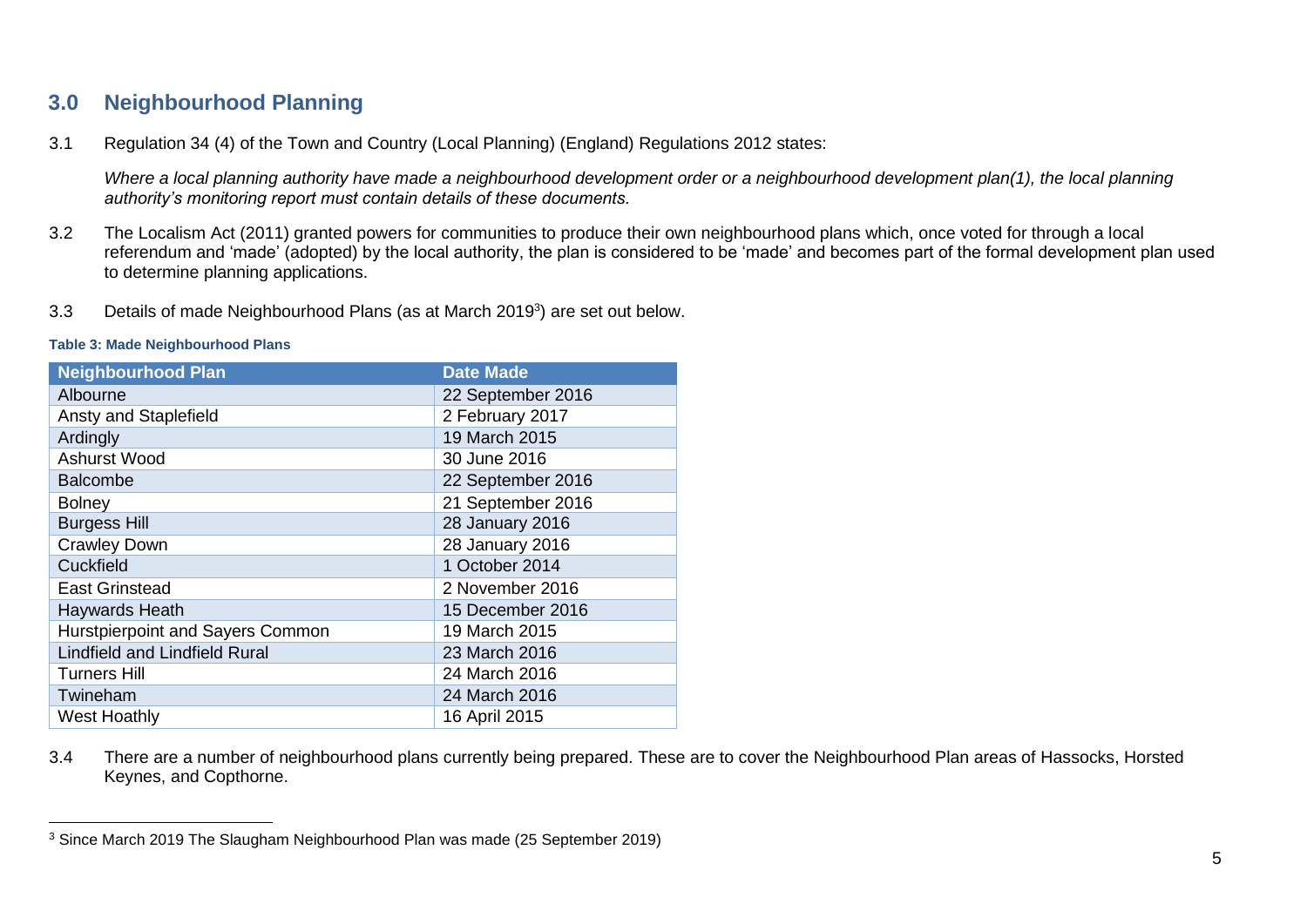# <span id="page-8-0"></span>**4.0 Duty to Co-operate**

4.1 Regulation 34 (6) of the Town and Country (Local Planning) (England) Regulations 2012 states:

*Where a local planning authority have co-operated with another local planning authority, county council, or a body or person prescribed under section 33A of the Act, the local planning authority's monitoring report must give details of what action they have taken during the period covered by the report.*

- 4.2 The Duty to Co-operate was created in the Localism Act 2011, and amends the Planning and Compulsory Purchase Act 2004. It places a legal duty on local planning authorities, county councils in England and public bodies to engage constructively, actively and on an ongoing basis.
- 4.3 The Duty to Co-operate is not a duty to agree. But local planning authorities should make every effort to secure the necessary cooperation on strategic cross boundary matters before they submit their Local Plans for examination.

# **District Plan 2014-2031**

- 4.4 Co-operation between local authorities in the area was positive and effective during the preparation of the District Plan, as evidenced in the Council's Duty to Co-operate Statement (2016) which was submitted alongside the plan. These relationships and joint working practices have continued to be effective and constructive on an on-going basis in addressing the very significant challenges for the wider area in meeting housing and other development needs.
- 4.5 The District Plan Policy DP5: Planning to Meet Future Housing Need sets out a commitment for the Council to continue to work under the 'Duty to Cooperate' with all other neighbouring local authorities on an ongoing basis to address the objectively assessed need for housing across the Housing Market Area (HMA), continuing to prioritise the Northern West Sussex HMA, which is established as the primary HMA for Mid Sussex, Crawley and Horsham.
- 4.6 DP5 makes it clear that the approach will ensure that consideration for future unmet need will be considered through a robust plan-making process
- 4.7 as part of the review of the District Plan starting in 2021 and with submission to the Secretary of State in 2023.
- 4.8 Mid Sussex District Council is fully committed to continuing to work positively and proactively with partners to plan strategically for the wider area in the longer term. This includes exploring long term opportunities to work together with others to narrow the gap between the planned housing provision and the assessed needs of the wider area.

# **Site Allocations DPD**

4.9 During 2018/19 worked commenced on the preparation of the Site Allocations DPD. Neighbouring Local Authorities have been involved during the early stages of the preparation of the Site Allocations Document. This engagement commenced with the development of the methodology for preparing the Strategic Housing Land Availability Assessment and the Site Selection Methodology. Neighbouring Local Authorities were invited to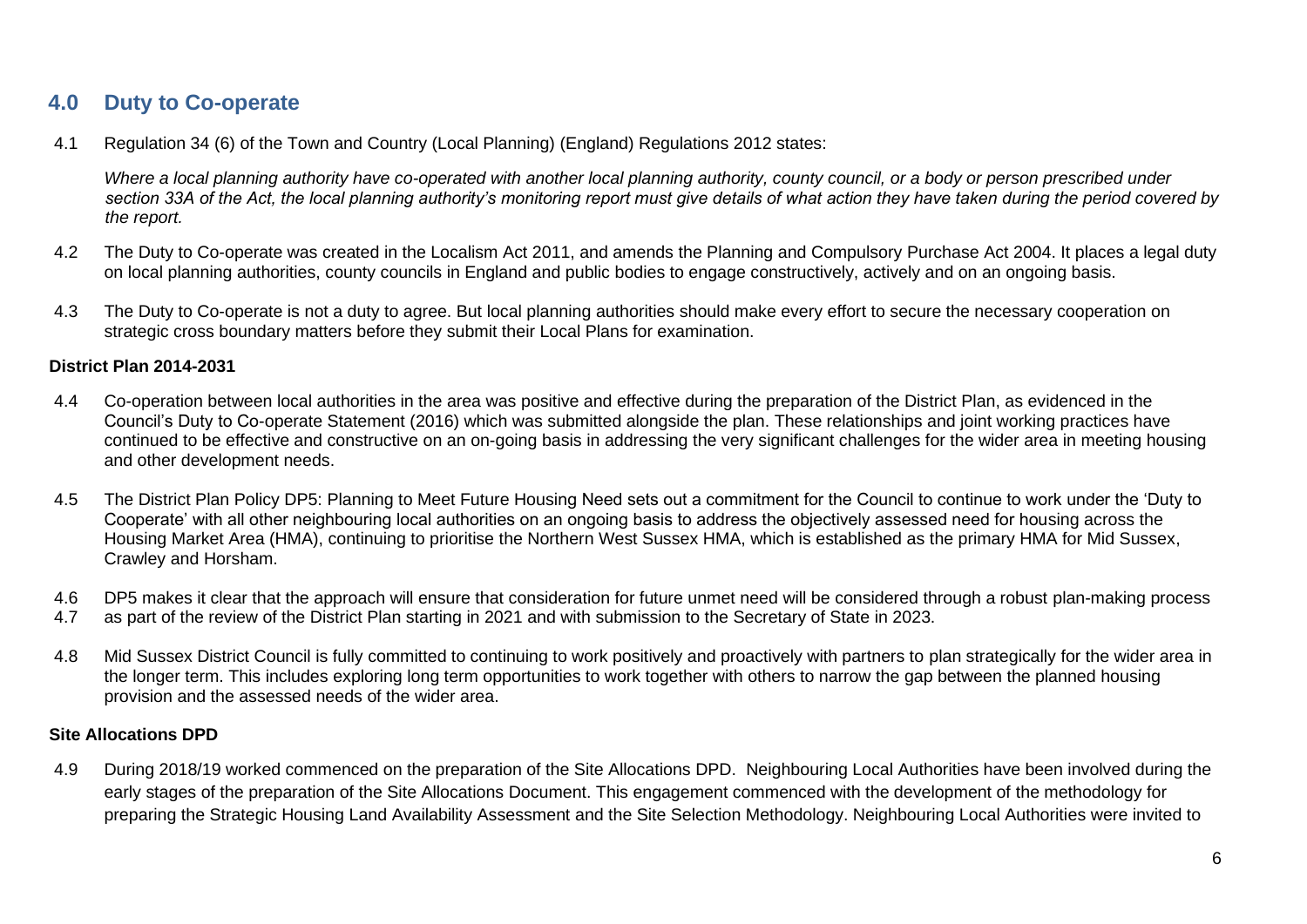make comments on the proposed methodologies and feedback received was taken into account.

4.10 During the site selection process there was limited opportunity for the neighbouring authorities to be involved, until a shortlist of sites was finalised. The short list of sites then needed to be 'tested' to ensure that the sites were developable and deliverable. This has included transport modelling, Air Quality, Habitat Regulation Assessment and Sustainability Appraisal. Statutory bodies and infrastructure providers have been consulted during the site selection process.

# **Duty to Cooperate Actions 2018-19**

4.11 The Duty to Co-operate requires cross-boundary discussions with a range of local authorities, both adjoining Mid Sussex and beyond. There are a number of different formal working groups that Mid Sussex are involved in. These groups meet on a regular basis to discuss the requirements of local authorities, and how these may be met across the sub-region. A summary of meetings carried out during the monitoring year is included below – note that this is not an exhaustive list.

| <b>Date</b> | <b>Type of Cooperation</b>                         | <b>Attendance</b>                                                       | <b>Issues discussed</b>                                                                                                                                     | <b>Outcomes</b>                                                                                                                                 |
|-------------|----------------------------------------------------|-------------------------------------------------------------------------|-------------------------------------------------------------------------------------------------------------------------------------------------------------|-------------------------------------------------------------------------------------------------------------------------------------------------|
| 13/04/2018  | Meeting                                            | <b>Joint SAMM Strategy</b>                                              | Discussed the progress of the emerging Joint<br>SAMM Strategy and the preparation of a<br>Statement of Common Ground for the<br>Ashdown Forest SPA.         | Progress the various aspects of the<br>Joint SAMM Strategy and a<br><b>Statement of Common Ground will</b><br>be drafted for future discussion. |
| 18/04/2018  | Meeting                                            | <b>High Weald AONB</b><br><b>Officer Steering</b><br>Group <sup>4</sup> | Discussed the proposed amendments to the<br><b>Consultation Draft High Weald AONB</b><br>Management Plan 2019-2024. Discussed the<br>emerging Design Guide. | Proposed amendments agreed.                                                                                                                     |
| 10/05/2018  | Meeting - Planning<br><b>Policy Officers Group</b> | • West Sussex<br>authorities<br>$\bullet$ WSCC<br>• Environment Agency  | <b>Plan Updates</b><br>Duty to Co-Operate<br><b>Parking Standards Review</b>                                                                                | Information sharing.                                                                                                                            |
| 04/06/2018  | Meeting                                            | <b>Ashdown Forest</b><br>Working Group <sup>5</sup>                     | Ongoing partnership work including a case law<br>update from Natural England and exploration<br>of a potential Site Nitrogen Action Plan<br>(SNAP).         | There will be ongoing discussion on<br>the matters relating to the Ashdown<br>Forest SAC.                                                       |

#### <span id="page-9-0"></span>**Table 4: Summary of Duty to Co-operate Actions 2018-19**

<sup>4</sup> The High Weald AONB Officer's Steering Group is comprised of Ashford BC, Crawley BC, Hastings BC, Horsham DC, Mid Sussex DC, Rother DC, Sevenoaks DC, Tandridge DC, Tonbridge and Malling DC, Tunbridge Wells BC, Wealden DC, East Sussex CC, Kent CC, Surrey CC, West Sussex CC, and Natural England. <sup>5</sup> The Ashdown Forest Working Group is comprised of the South Downs National Park Authority, Crawley BC, Eastbourne BC, Lewes DC, Mid Sussex DC, Rother DC, Sevenoaks DC, Tandridge DC, Tunbridge Wells BC, Wealden DC, East Sussex CC, West Sussex CC and Natural England.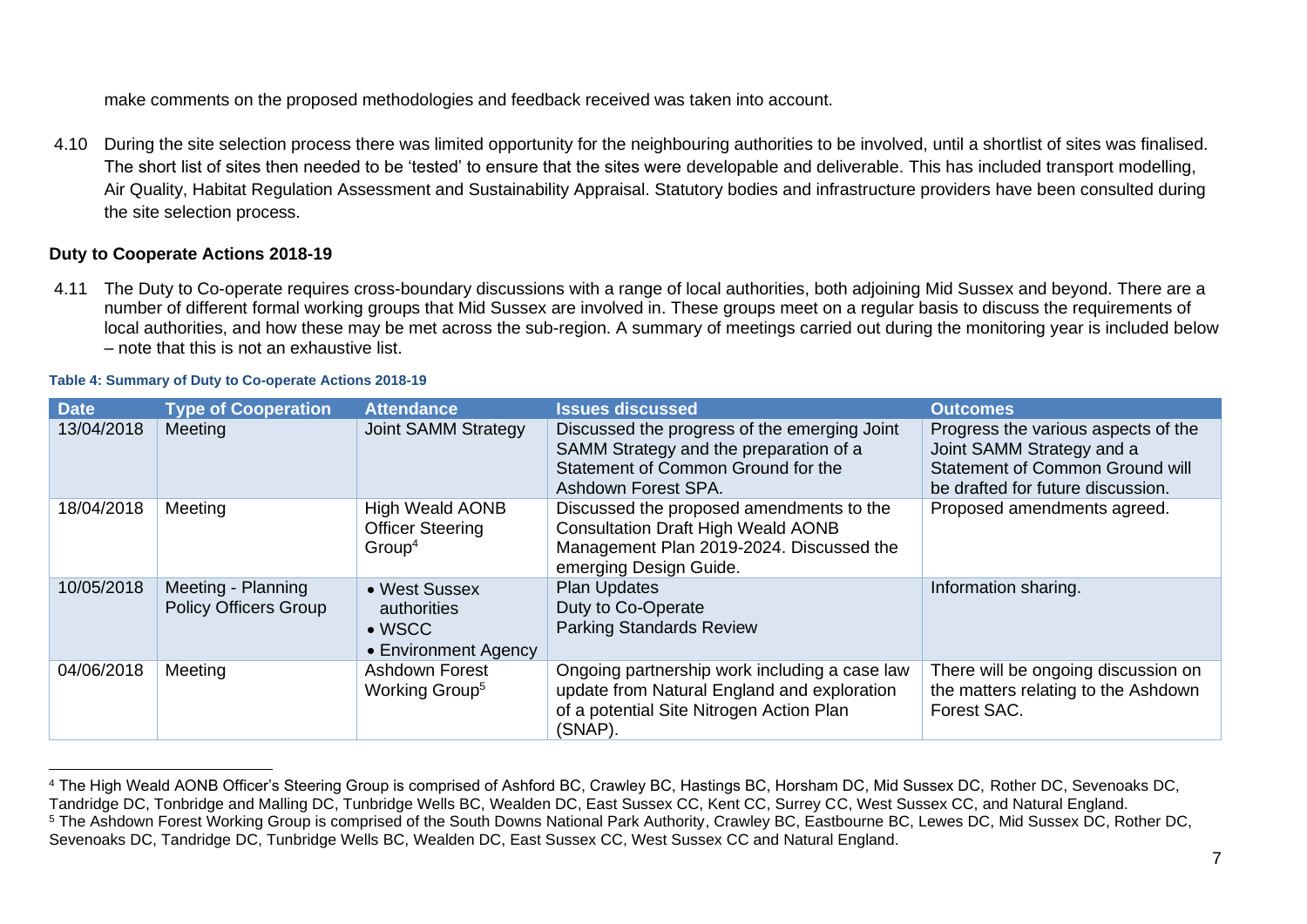| <b>Date</b>              | <b>Type of Cooperation</b>                         | <b>Attendance</b>                                                                                                                                         | <b>Issues discussed</b>                                                                                                                                | <b>Outcomes</b>                                                                                               |
|--------------------------|----------------------------------------------------|-----------------------------------------------------------------------------------------------------------------------------------------------------------|--------------------------------------------------------------------------------------------------------------------------------------------------------|---------------------------------------------------------------------------------------------------------------|
| 13/06/2018               | Meeting                                            | Tandridge DC<br><b>Planning Policy</b><br><b>Officers</b>                                                                                                 | Discussed progress of Tandridge Local Plan.<br>Employment sites on border and Garden City<br>proposals. WSCC contacted separately.                     | <b>Draft SoCG circulated</b>                                                                                  |
| 10/07/2018               | Meeting - Planning<br><b>Policy Officers Group</b> | • West Sussex<br>authorities (Adur DC,<br>Arun DC, Chichester<br>DC, Crawley BC.<br>Horsham DC,<br>Worthing BC)<br>$\bullet$ WSCC<br>• Environment Agency | <b>Plan Updates</b><br>Duty to Co-Operate<br><b>Standard Methodology</b><br><b>Biodiversity evidence</b>                                               | Information sharing.                                                                                          |
| 12/07/2018<br>14/11/2018 | Meeting - Northern<br><b>West Sussex - DTCO</b>    | <b>Northern West Sussex</b><br>authorities (Crawley<br>BC, Horsham DC, Mid<br>Sussex DC, West<br>Sussex CC)                                               | <b>Plan Updates</b><br>Joint evidence base<br><b>Evidence Base General</b>                                                                             | Information sharing.<br>Agreement on topic areas that would<br>benefit from jointly commissioned<br>evidence. |
| 12/07/2018<br>19/03/2019 | Meeting - Horsham -<br><b>DTC</b>                  | Horsham DC                                                                                                                                                | <b>Plan Updates</b><br>Joint evidence base<br><b>Evidence Base General</b>                                                                             | Information sharing.                                                                                          |
| 20/07/2018               | Meeting                                            | Joint SAMM Strategy                                                                                                                                       | Discussed the draft Statement of Common<br>Ground and other SAMM matters.                                                                              | Progress the Statement of Common<br>Ground.                                                                   |
| 03/09/2018               | Meeting                                            | Update on the<br><b>Wealden Local Plan</b>                                                                                                                | Discussed the Wealden Local Plan and issues<br>relating to the Ashdown Forest SAC.                                                                     | Ongoing partnership work through<br>the Ashdown Forest Working Group.                                         |
| 10/09/2018               | Meeting                                            | <b>High Weald AONB</b><br>Unit                                                                                                                            | Site Allocations DPD and assessment of site in<br>the AONB                                                                                             | HW AONB finalised comments on<br>palette of sites within the AONB to<br>inform the site selection process.    |
| 26/09/2018               | Meeting                                            | <b>High Weald AONB</b><br><b>Officer Steering Group</b>                                                                                                   | Discussed the consultation responses to the<br>Draft High Weald AONB Management Plan<br>2019-2024, and the work of the High Weald<br><b>AONB Unit.</b> | Proposed amendments on the<br>Management Plan to be circulated<br>and discussed further.                      |
| 09/10/2018               | Meeting - Planning<br><b>Policy Officers Group</b> | • West Sussex<br>authorities<br>$\bullet$ WSCC<br>• Environment Agency                                                                                    | <b>Plan Updates</b><br>Duty to Co-Operate<br><b>Standard Methodology</b><br>Monitoring<br><b>Revised NPPF</b>                                          | Information sharing.                                                                                          |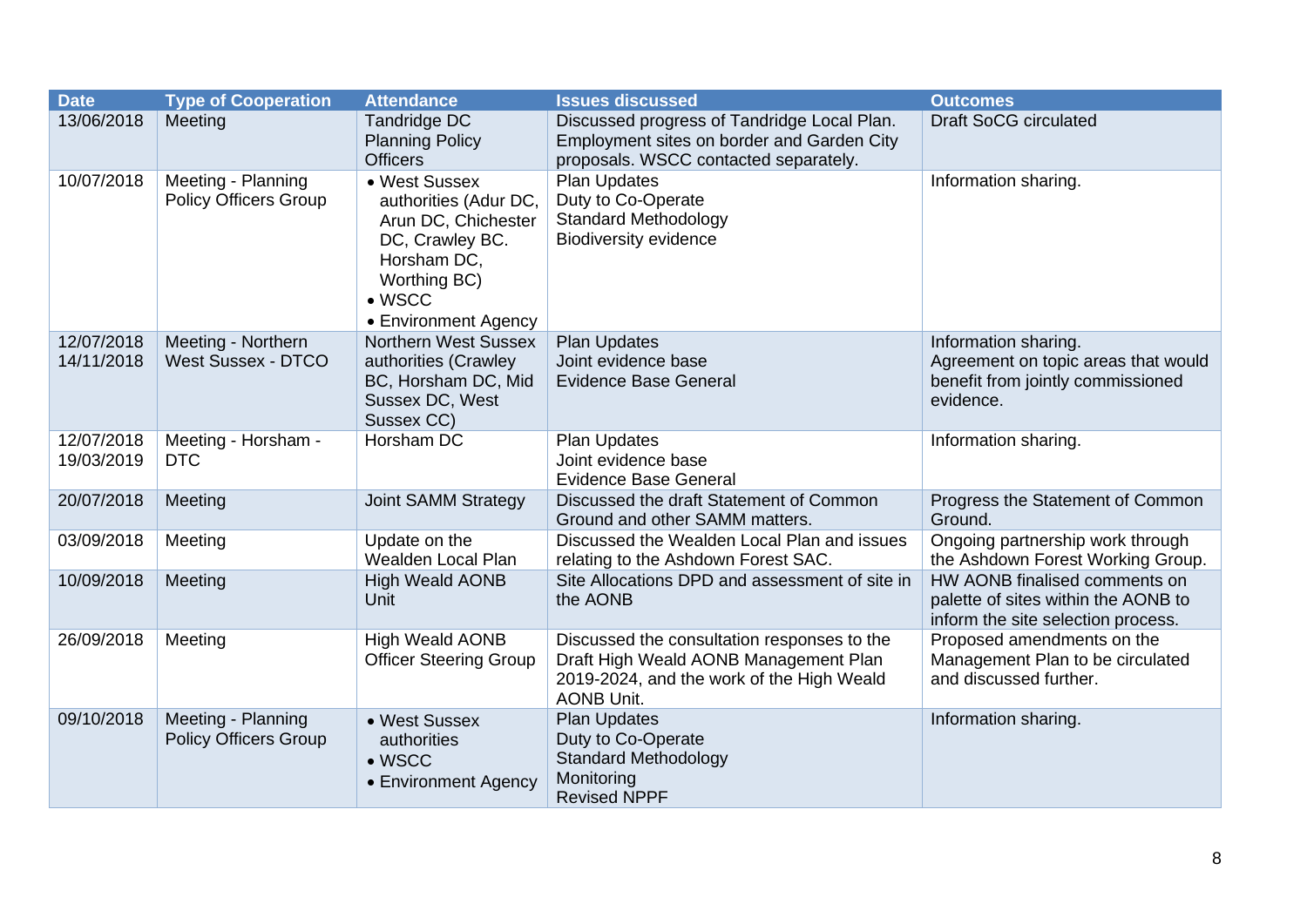| <b>Date</b>                             | <b>Type of Cooperation</b>                                                  | <b>Attendance</b>                                                                                                                                                                               | <b>Issues discussed</b>                                                                                       | <b>Outcomes</b>                                                                                         |
|-----------------------------------------|-----------------------------------------------------------------------------|-------------------------------------------------------------------------------------------------------------------------------------------------------------------------------------------------|---------------------------------------------------------------------------------------------------------------|---------------------------------------------------------------------------------------------------------|
| Various-<br>November<br>2018<br>onwards | Meeting - Northern<br>West Sussex -<br><b>Economic Growth</b><br>Assessment | <b>Northern West Sussex</b><br>authorities (CBC,<br>HDC, MSDC)                                                                                                                                  | Joint employment evidence base -<br>commissioning                                                             | <b>Revised Northern West Sussex</b><br><b>Economic Growth Assessment</b><br>commissioned and published  |
| 20/11/2018                              | Meeting                                                                     | <b>Local Nature</b><br><b>Partnership Planning</b><br>Sub-Group                                                                                                                                 | Discussed updating the guidance for Local<br>Plans and the potential for guidance for<br>neighbourhood plans. | Guidance for neighbourhood plans<br>will be drafted.                                                    |
| 20/11/2018                              | Meeting                                                                     | <b>Horsham District</b><br>Council                                                                                                                                                              | Progress of Horsham DC Local Plan review.<br>Discussed of strategic sites promoted through<br>SHELAA.         | Update – further meeting to follow                                                                      |
| 28/11/2018                              | Meeting                                                                     | <b>High Weald AONB</b><br><b>Joint Advisory</b><br>Committee (JAC)                                                                                                                              | Updates on the work of the High Weald AONB<br>JAC including a Nature Recovery Network Pilot<br>Scheme.        | Agreed the final draft of the High<br>Weald AONB Management Plan<br>2019-2024 and proposed budget.      |
| 29/11/2018                              | Meeting                                                                     | <b>Ashdown Forest</b><br><b>Working Group</b>                                                                                                                                                   | Continued discussions on the Ashdown Forest<br>SAC including an update on local plans and<br>the SNAP.        | There will be ongoing discussion on<br>the matters relating to the Ashdown<br>Forest SAC.               |
| 29/11/2018                              | Meeting                                                                     | <b>Joint SAMM Strategy</b>                                                                                                                                                                      | Update on the progress of the Joint SAMM<br>Strategy and draft Statement of Common<br>Ground.                 | Work to finalise the Statement of<br>Common Ground.                                                     |
| 8/01/2019                               | Meeting - Gatwick<br>Diamond - Local<br><b>Authority Meeting</b>            | <b>Gatwick Diamond</b><br>authorities (Horsham<br>DC, Crawley BC,<br>Tandridge DC, Reigate<br>BC, Mole Valley DC,<br>Mid Sussex DC, West<br><b>Sussex and Surrey</b><br><b>County Councils)</b> | Plan Updates<br>London Plan Housing Need<br><b>Gatwick Update</b>                                             | Information sharing.                                                                                    |
| 9/01/2019                               | Meeting - Planning<br><b>Policy Officers Group</b>                          | • West Sussex<br>authorities<br>$\bullet$ WSCC<br>• Environment Agency                                                                                                                          | <b>Plan Updates</b><br>Duty to Co-Operate<br><b>EA Evidence Update</b><br>Monitoring<br><b>Revised NPPF</b>   | Information sharing.                                                                                    |
| 30/01/2019                              | Meeting                                                                     | <b>High Weald AONB</b><br><b>Officer Steering Group</b>                                                                                                                                         | Discussed the Management Plan, Glover<br>Review, a planning advice note and the<br>emerging Design Guide.     | All local authorities to adopt the High<br>Weald AONB Management<br>2019-2024 by the end of March 2019. |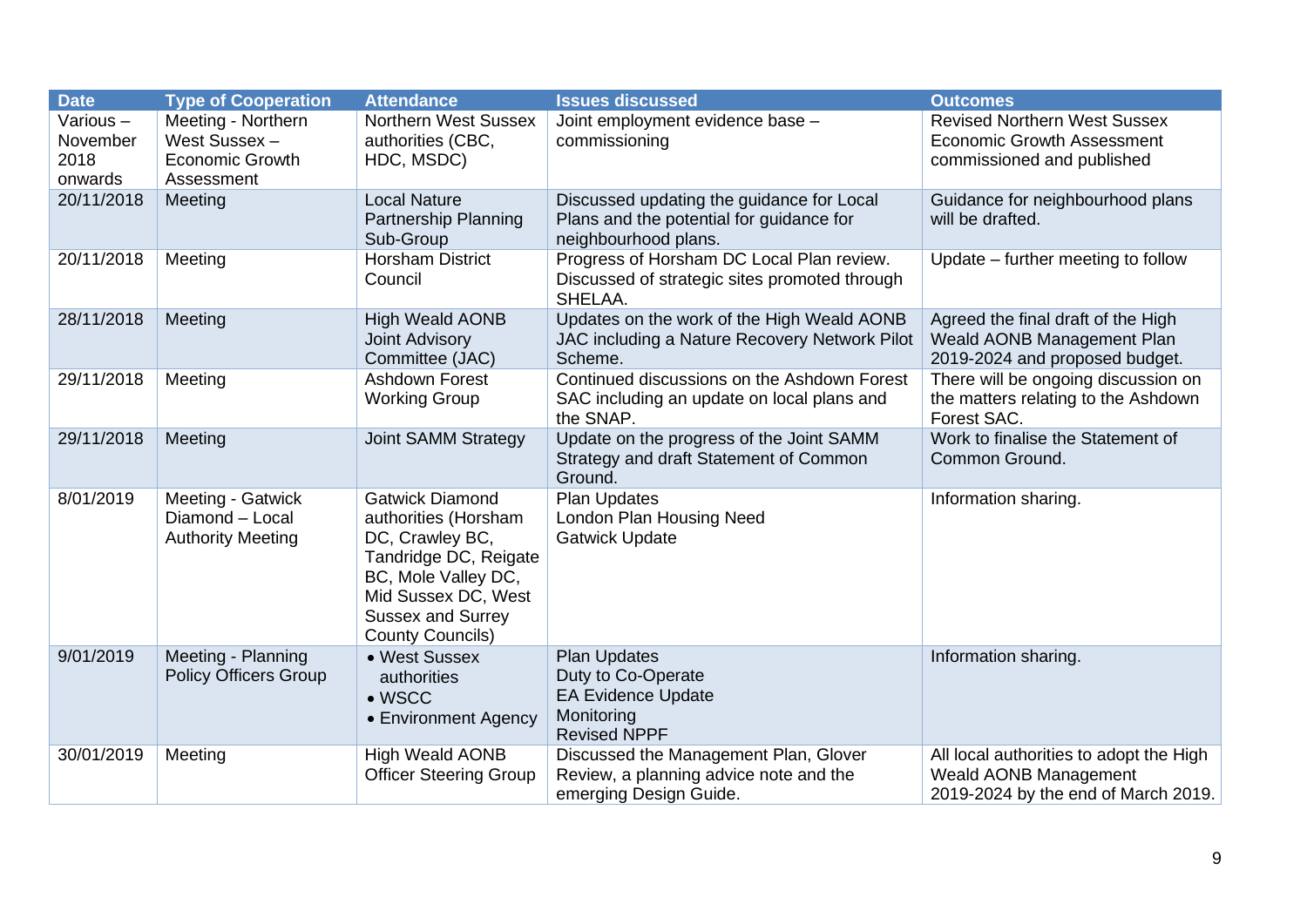| <b>Date</b> | <b>Type of Cooperation</b> | <b>Attendance</b>                                       | <b>Issues discussed</b>                                                                                                     | <b>Outcomes</b>                                                        |
|-------------|----------------------------|---------------------------------------------------------|-----------------------------------------------------------------------------------------------------------------------------|------------------------------------------------------------------------|
| 30/01/2019  | Meeting                    | Tandridge DC, Surrey<br><b>CC and West Sussex</b><br>CC | Joint study on Felbridge Junction                                                                                           | Progress update and next steps<br>consultant and highway authorities.  |
| 13/02/2019  | Meeting                    | <b>Ashdown Forest</b><br><b>Working Group</b>           | Discussed progress on matters relating to the<br>Ashdown Forest SAC including Duty to Co-<br>operate and the emerging SNAP. | Another meeting will be scheduled to<br>discuss these matters further. |
| 13/02/2019  | Meeting                    | Joint SAMM Strategy                                     | Update on the progress of the Joint SAMM<br>Strategy.                                                                       | Ongoing work to be progressed.                                         |
| 27/03/2019  | Meeting                    | <b>High Weald AONB</b><br>Joint Advisory<br>Committee   | Discussed the emerging Design Guide and<br>other work of the High Weald AONB JAC.                                           | Approved the draft Design Guide for<br>consultation.                   |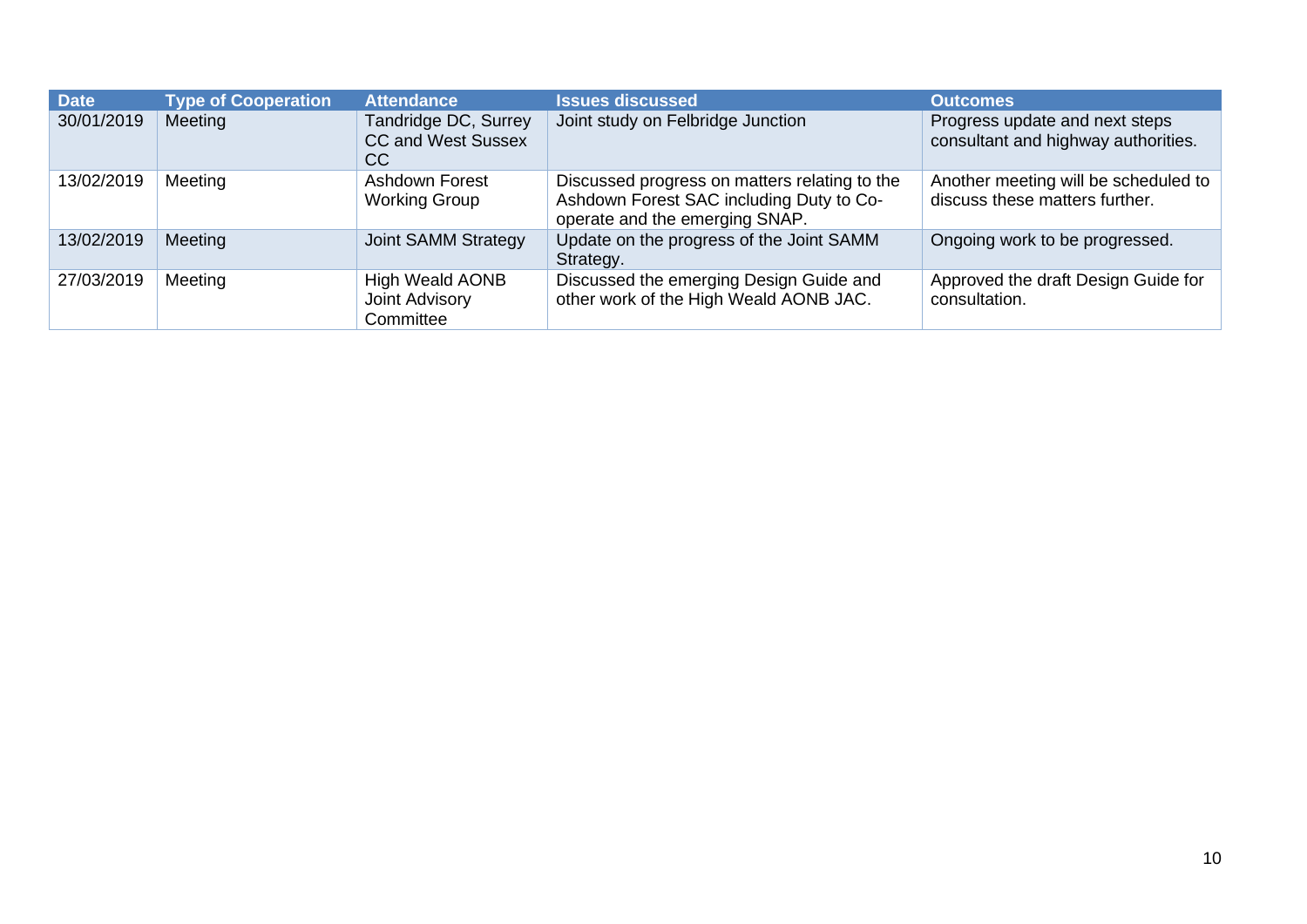# <span id="page-13-0"></span>**5.0 Monitoring Policy Effectiveness**

5.1 Regulation 34 (3) of the Town and Country (Local Planning) (England) Regulations 2012 states:

*Where a policy specified in a local plan specifies an annual number, or a number relating to any other period of net additional dwellings or net additional affordable dwellings in any part of the local planning authority's area, the local planning authority's monitoring report must specify the relevant number for the part of the local planning authority's area concerned—*

*(a) in the period in respect of which the report is made, and*

*(b) since the policy was first published, adopted or approved.*

5.2 Regulation 34 (7) of the Town and Country (Local Planning) (England) Regulations 2012 states:

*A local planning authority must make any up-to-date information, which they have collected for monitoring purposes, available in accordance with regulation 35 as soon as possible after the information becomes available.*

- 5.3 Monitoring is an essential process to ensure the District Plan is meeting its strategic objectives, that the planned housing, employment growth and infrastructure are being delivered and to ensure the effective and timely delivery of development and infrastructure. It is important that there are mechanisms in place for the Council to identify changing circumstances and take appropriate action if required.
- 5.4 The Mid Sussex District Plan 2014-2031 sets out a comprehensive Spatial Strategy and Strategic Policies that shapes the pattern, amount and type of future development in the District. These policies are subject to a monitoring framework, set out in Chapter 5 of the District Plan. The monitoring framework sets out a range of indicators that assess the impact of policies in the District Plan. It is important that the indicators chosen can be monitored in a robust and consistent way. If it appears that policies are not being effective, or are no longer appropriate in the light of more recent national policies or local circumstances, then action will be taken to review the policy or policies concerned.
- 5.5 The following tables set out the monitoring data for the 2018/2019 monitoring year, alongside historic comparison data. Where data is not available for 2018/19 then the latest available is provided, the date of that data is shown in brackets.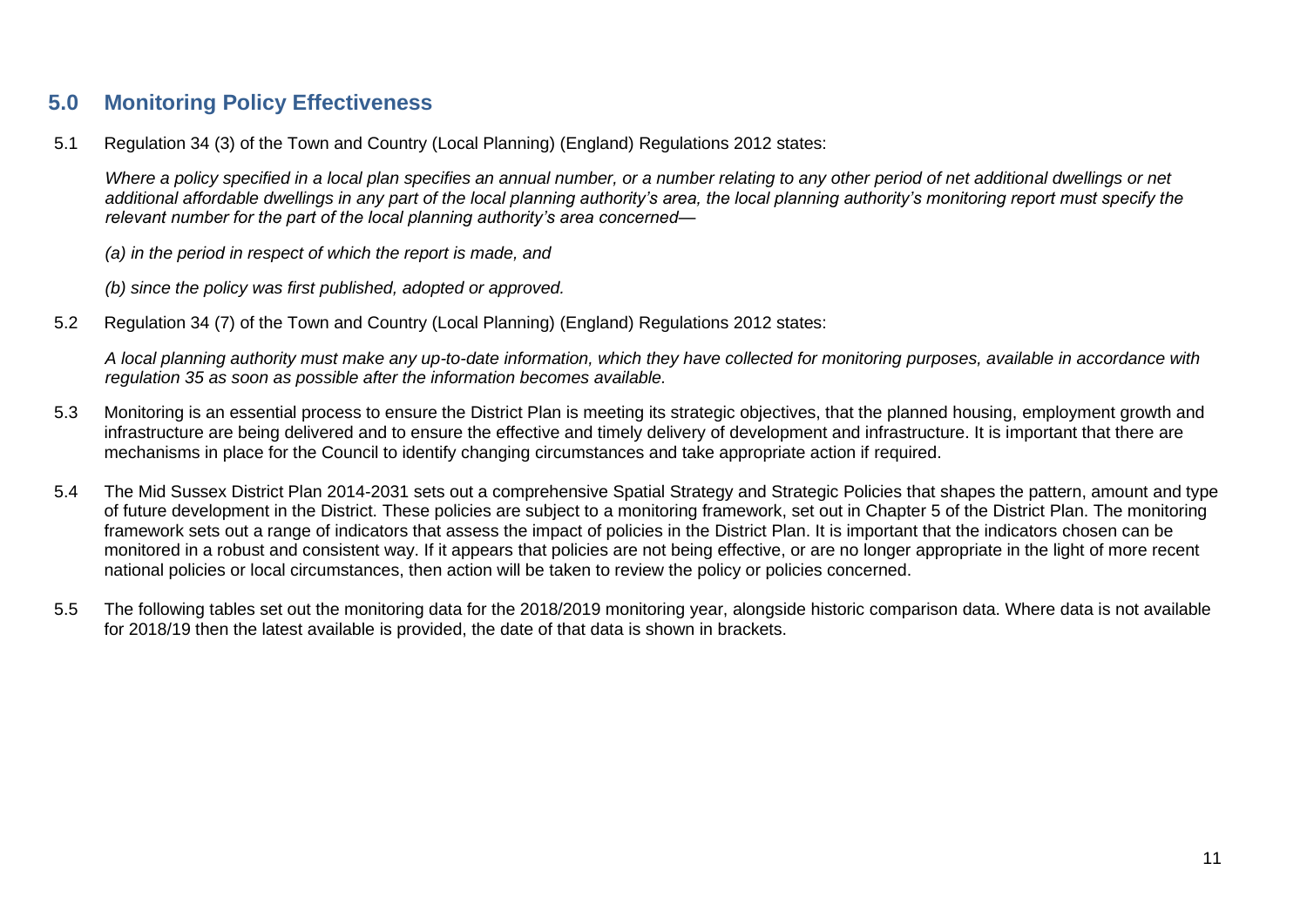# <span id="page-14-0"></span>5a. Annual Requirements

5.6 The following sections detail progress in the monitoring year, as well as historic comparison data for the District Plan policies that contain annual requirements.

# **Housing Supply**

### <span id="page-14-1"></span>**Table 6: Housing completions during Plan period (DP4: Housing)**

|                               | 2014/15 | 2015/16 | 2016/17 | 2017/18 | 2018/19 |
|-------------------------------|---------|---------|---------|---------|---------|
| <b>Plan Requirement</b>       | 876     | 876     | 876     | 876     | 876     |
| <b>Completions</b>            | 630     | 868     | 912     | 843     | 661     |
| <b>Cumulative Requirement</b> | 876     | 1,752   | 2,628   | 3,504   | 4,380   |
| <b>Cumulative Completions</b> | 630     | ,498    | 2,410   | 3,253   | 3,914   |
| <b>Over/Under Supply</b>      | $-246$  | -254    | $-218$  | -251    | $-466$  |

- 5.7 Whilst, as at 1 April 2019, there have been fewer completions than the cumulative requirement to that point, it should be noted that the District Plan trajectory indicated that delivery would accelerate mid-way through the Plan period (2020/21 onwards) as a result of large strategic sites starting to deliver completions.
- 5.8 A list of the housing commitments that contribute to the housing land supply and a list of the sites that make up the historic housing completions can be found at<https://www.midsussex.gov.uk/planning-building/consultation-monitoring/>

# **Housing Delivery Test**

5.9 The Housing Delivery Test (HDT) was first introduced in November 2018. The result is due for release by Government in November each year. It is a percentage score based on housing performance over the past three years, calculated by:

Housing Delivery Test % = Total net homes delivered over three year period Total number of homes required over three year period

5.10 Depending on the result local planning authorities are required to take certain actions, as set out in the NPPF. The table below summarises the 2018 HDT figures for Mid Sussex. The 2018 HDT covers the three year period 2015/16, 2016/17 and 2017/18. No action is required by the Council on this occasion.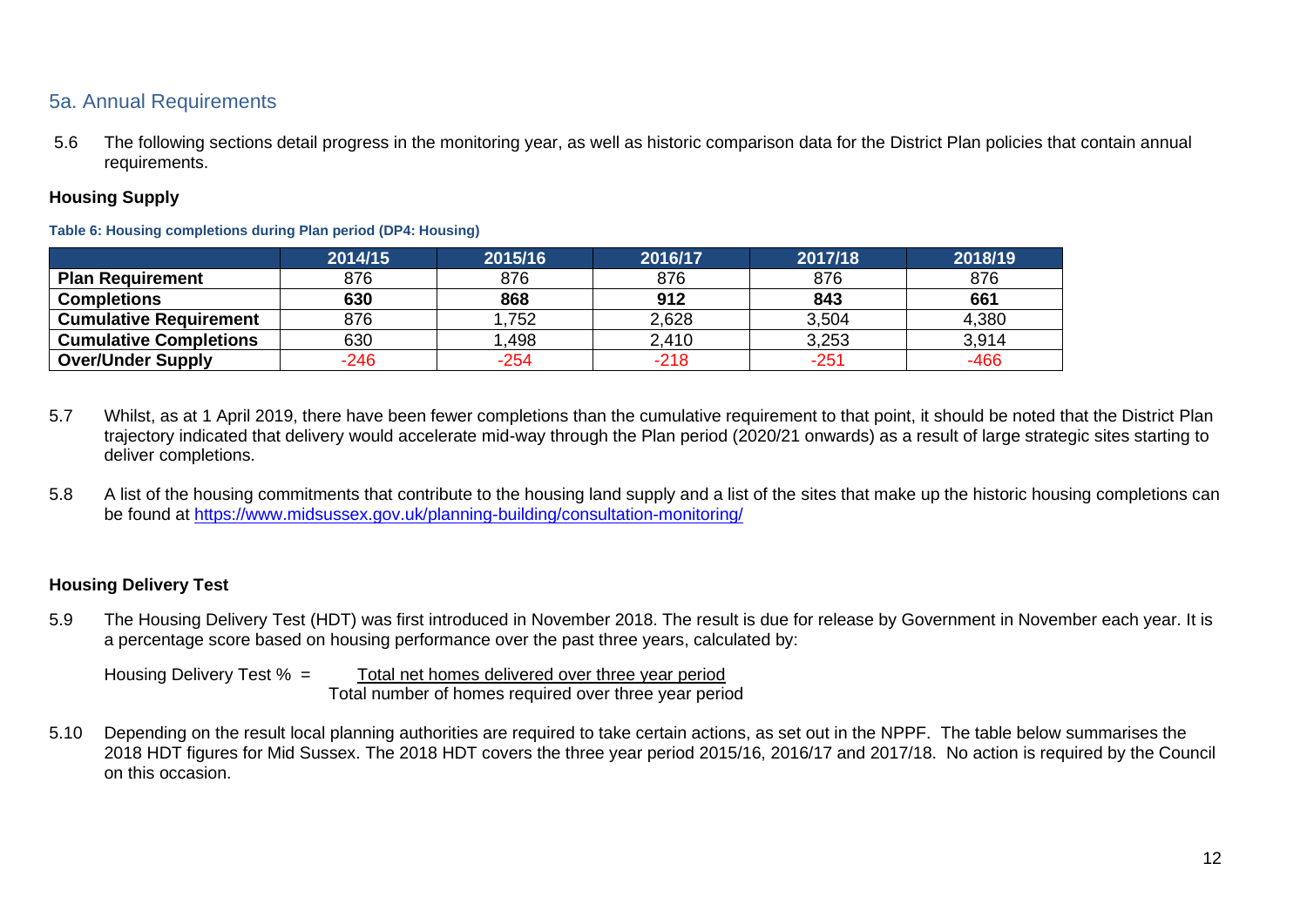<span id="page-15-0"></span>**Table 7: 2018 Housing Delivery Test <sup>6</sup>**

| Total net homes delivered over the three year period: | 2,555 |
|-------------------------------------------------------|-------|
| Total number of homes required over the three year    | 2,319 |
| period:                                               |       |
| $=$ Housing Delivery Test %                           | 110   |

# **Affordable Housing Supply (DP31: Affordable Housing)**

5.11 Since the start of the Plan period, the number of affordable homes delivered with the district has fluctuated between 97 and 221 dwellings. Fluctuations in completions are normal. The number of affordable housing completions in 2017/18 and 2018/19 reflects the lower total number of dwellings completed in the same years (see table 6).

#### <span id="page-15-1"></span>**Table 8: Affordable Housing Supply**

|                                       | 2014/15   | 2015/16                  | 2016/17 | 2017/18 | 2018/19 | Cumulative<br><b>Total</b> |
|---------------------------------------|-----------|--------------------------|---------|---------|---------|----------------------------|
| <b>Affordable Housing Completions</b> | יממ<br>∠∠ | $\lambda$ A $\sim$<br>╵┙ | 168     |         | 102     | 701                        |

# **Gypsy, Traveller and Travelling Showpeople – Pitch Provision (DP33: Gypsies, Travellers and Travelling Showpeople)**

5.12 No new pitches or plots have been delivered since 2014/15. However, since 1 April 2019 13 permanent Gypsy and Traveller pitches have been permitted on the Northern Arc site, Burgess Hill. The Council will continue to work with proponents of site allocations to identify opportunities for their provision.

#### <span id="page-15-2"></span>**Table 9: Gypsy and Traveller pitch provision**

|                                                                                | 2014/15 | 2015/16 | 2016/17 | 2017/18 | 2018/19 | <b>Cumulative</b><br><b>Total</b> |
|--------------------------------------------------------------------------------|---------|---------|---------|---------|---------|-----------------------------------|
| I Number of new additional pitches<br>granted permanent planning<br>permission |         |         |         |         |         |                                   |

<sup>&</sup>lt;sup>6</sup> Total net homes delivered figures may differ slightly to that held by the Council (2,623); this may be due to anomalies in the reporting of completions in communal accommodation and the SDNP. However, for the 2018 HDT publication this resulted in a difference of only 1% and no implication on the resultant consequence.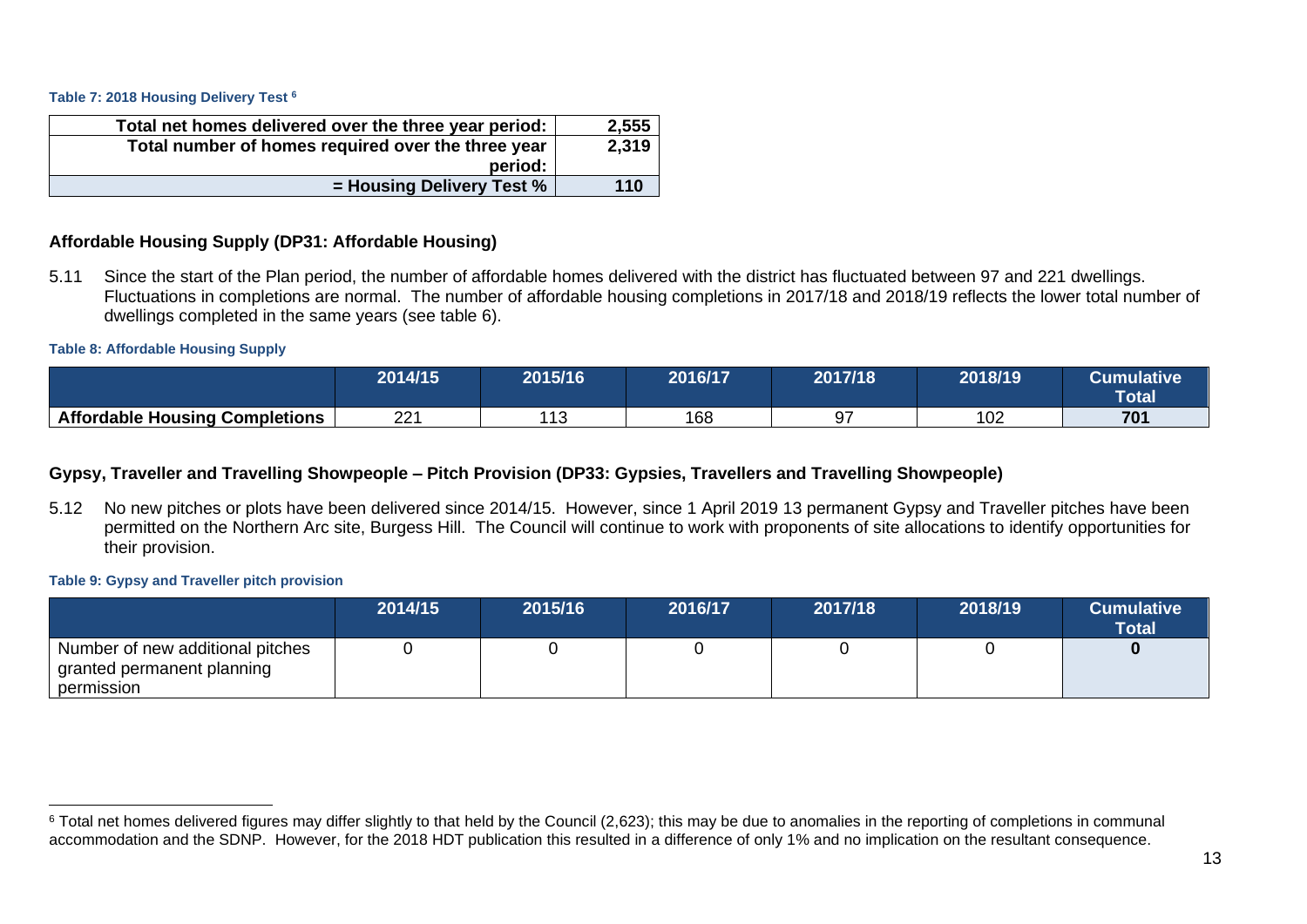| Provision of culturally suitable |  |  |  |
|----------------------------------|--|--|--|
| plots for settled Gypsies and    |  |  |  |
| Travellers'                      |  |  |  |

# <span id="page-16-0"></span>5b. District Plan Monitoring Framework – Performance against Indicators

- 5.13 This section of the AMR presents the outcomes monitored against each of the indicators. The indicators have been developed to assist with monitoring the performance of the District Plan policies.
- 5.14 Where possible, a brief commentary follows each Policy target table in order to provide some analysis on the indicator outcomes. As this is the first AMR to monitor the indicators of the adopted District Plan, the majority of outcomes can only be compared with the 2017/18 baseline data. Subsequent AMRs will be able to highlight any patterns or trends.

#### <span id="page-16-1"></span>**Table 10: Employment indicators**

| <b>District Plan</b><br><b>Policy</b> | <b>District Plan</b><br><b>Strategic</b><br><b>Objectives</b> | <b>Indicator</b>                                                                                                                | <b>Target</b>             | <b>District Plan Baseline</b><br>2017/18                                                                                                                                                                                | <b>District Plan Monitoring</b><br>2018/19                                                                                                                                                                    |
|---------------------------------------|---------------------------------------------------------------|---------------------------------------------------------------------------------------------------------------------------------|---------------------------|-------------------------------------------------------------------------------------------------------------------------------------------------------------------------------------------------------------------------|---------------------------------------------------------------------------------------------------------------------------------------------------------------------------------------------------------------|
| DP1: Economic<br><b>Development</b>   | 7, 8                                                          | Net increase /<br>decrease in<br>commercial (Use<br>Classes B1 (b, c),<br>B2, B8) and office<br>$(B1 (a)$ and A2)<br>floorspace | Net increase per<br>annum | $+14,933$ m <sup>2</sup>                                                                                                                                                                                                | $-47,146$ m <sup>28</sup>                                                                                                                                                                                     |
|                                       |                                                               | <b>Employment land</b><br>available $-$ by type<br>(net)                                                                        | Monitor                   | B1a: 2,038 m <sup>2</sup><br>B1b: 5,000 m <sup>2</sup><br>B1c: 31,212 m <sup>2</sup><br>B1 (Mixed Uses): 4,999 m <sup>2</sup><br>B2: 23,040 m <sup>2</sup><br>B8: 32,496 m <sup>2</sup><br>Total: 98,785 m <sup>2</sup> | B1a: 8,688 m <sup>2</sup><br>B <sub>1</sub> b: zero<br>B1c: 22,040.2 m <sup>2</sup><br>B1 (Mixed Uses): 4,999 m <sup>2</sup><br>B2: 1,281 $m2$<br>B8: 14,630.8 m <sup>2</sup><br>Total: 51,639 m <sup>2</sup> |

<sup>&</sup>lt;sup>7</sup> For Gypsies and Travellers and Travelling Showpeople who do not meet the definition of a Gypsy and Travellers and Travelling Showperson for planning purposes, provided in Annex 1 – Planning Policy for Traveller Sites (August 2015)

<sup>&</sup>lt;sup>8</sup> 50,000m<sup>2</sup> removed from Commercial, Industrial and Leisure Land Availability (CILLA) for Land South Of A2300 Burgess Hill as expired in 2018/19.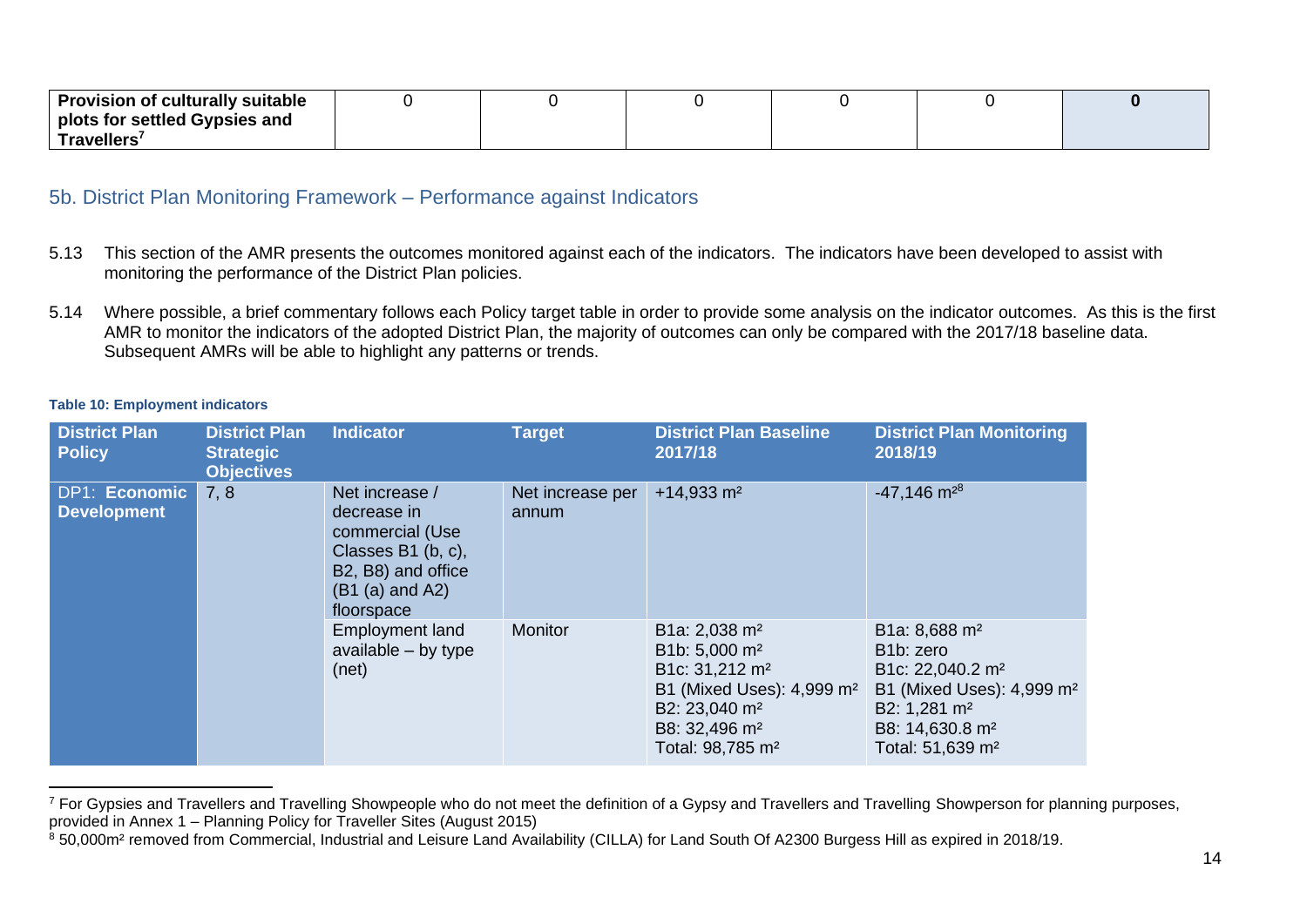|  |  | Provision of new<br>employment<br>floorspace in<br>neighbouring<br>authorities | Monitoring of<br>cross-boundary<br>implications | Crawley:<br>$-15,645m2$<br>Horsham:<br>$-8,617.9m2$ | Crawley:<br>$-13,105.5m2$<br>Horsham:<br>$+12,511.5m2$ |
|--|--|--------------------------------------------------------------------------------|-------------------------------------------------|-----------------------------------------------------|--------------------------------------------------------|
|  |  | Number of new<br>businesses setting<br>up in the District                      | Maximise                                        | 905 (2017)                                          | 805 (2018)                                             |
|  |  | Unemployment                                                                   | Minimise                                        | 2.1%                                                | 2.1%                                                   |

- 5.15 The total amount of commercial floorspace available (committed) in 2018/19 is down on the previous year; this is due to the lapse in planning permission of the Land south of A2300 (50,000m<sup>2</sup>) and the completion of Land to the south of Pease Pottage (1,759m<sup>2</sup>). The largest increase in floorspace was in B1(a) due to the approval of two larger planning applications; one for the creation of seven new units in Hurstpierpoint (DM17/3777) and the other for the redevelopment of offices in Haywards Heath (DM/18/2581).
- 5.16 Use classes B1(b, c), B2, B8, B1(a) and A2 are monitored for changes in employment and commercial floorspace within neighbouring local authorities. Crawley has seen losses in floorspace for two consecutive years, albeit slightly less in 2018/19. Whilst the losses are relatively small, if the trend continues and/ or escalates then, cumulatively, this may lead to additional pressures from competing land uses within adjoining local authorities.
- 5.17 Data was available for LPAs within West Sussex through the Commercial, Infrastructure, Leisure Land Availability (CILLA) database. Equivalent data will be sought for other adjacent LPAs (Brighton & Hove City Council, Lewes District Council and Tandridge) for subsequent AMRs.

#### <span id="page-17-0"></span>**Table 11: Town Centre indicators**

| <b>District Plan</b><br><b>Policy</b>            | <b>District Plan</b><br><b>Strategic</b><br><b>Objectives</b> | <b>Indicator</b>                                                                 | <b>Target</b>                                                        | <b>District Plan Baseline</b><br>2017/18 | <b>District Plan Monitoring</b><br>2018/19 |
|--------------------------------------------------|---------------------------------------------------------------|----------------------------------------------------------------------------------|----------------------------------------------------------------------|------------------------------------------|--------------------------------------------|
| DP2: Town<br><b>Centre</b><br><b>Development</b> | 9                                                             | Total amount of<br>floorspace for 'town<br>centre uses': A1-A5,<br>$B1(a)$ & D2. | Maximise in<br>accordance with<br>DP2: Town<br>Centre<br>Development | $3,947 \text{ m}^2$                      | $180 \; \text{m}^2$                        |

5.18 Under Policy DP2, 'town centre uses' are considered to be retail (A1-A5), offices (B1(a)) and leisure (D2). Data provided against this indicator reflects total net floorspace completed within the relevant monitoring year.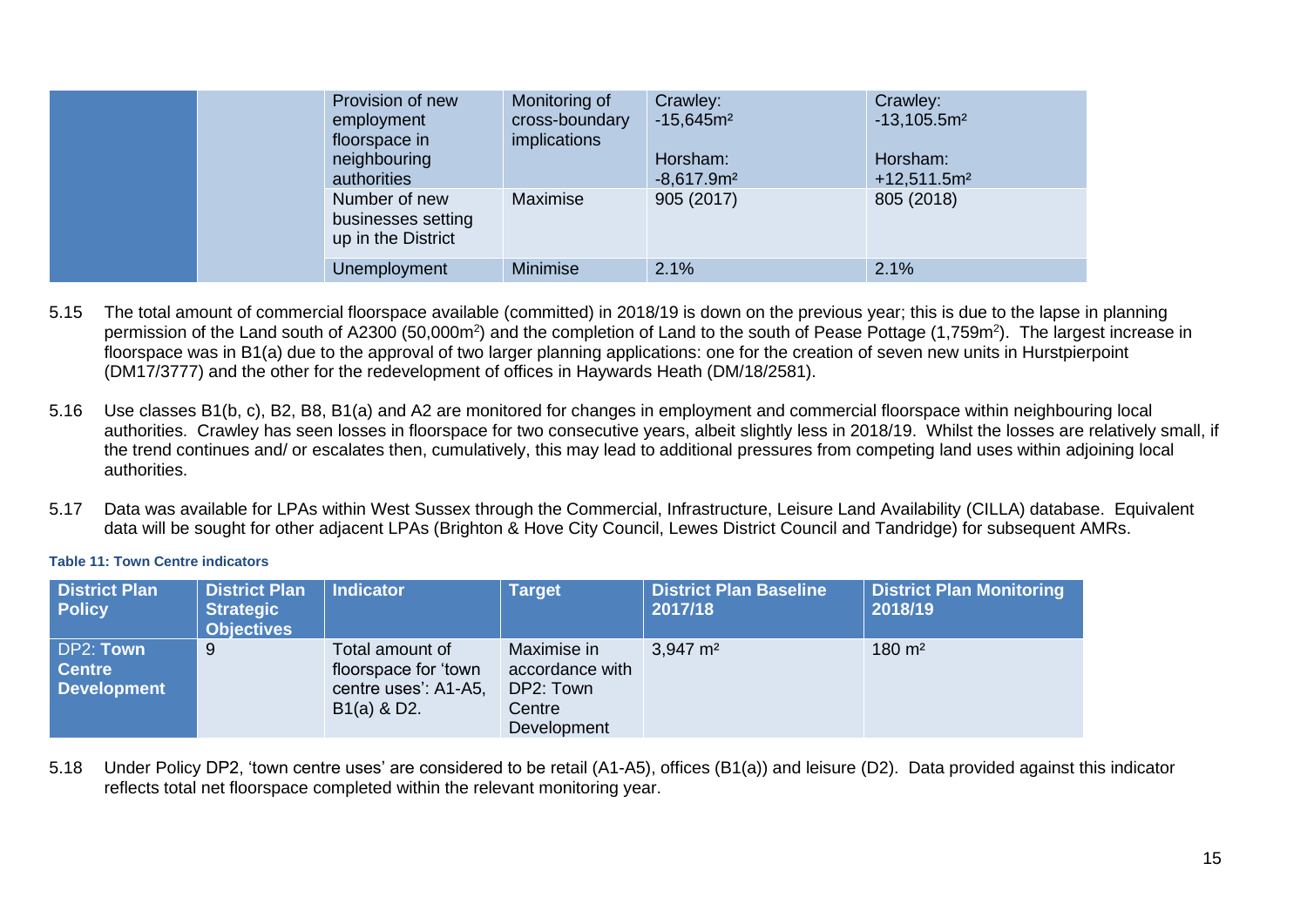- 5.19 This year saw a small increase in B1(a) floorspace delivered in Haywards Heath Town Centre from the redevelopment of a garage site. The scheme (DM/15/3636) saw replaced a B2 premises (700sqm) for higher quality offices, together with provision of 14 houses.
- 5.20 Total amount of floorspace for 'town centre uses' is not available. The Council will consider how this indicator might be monitored for future AMRs.

| <b>District Plan</b><br><b>Policy</b>                                                     | <b>District Plan</b><br><b>Strategic</b><br><b>Objectives</b> | Indicator                                                                                                                     | <b>Target</b>             | <b>District Plan Baseline</b><br>2017/18 | <b>District Plan Monitoring</b><br>2018/19 |
|-------------------------------------------------------------------------------------------|---------------------------------------------------------------|-------------------------------------------------------------------------------------------------------------------------------|---------------------------|------------------------------------------|--------------------------------------------|
| DP3: Village<br><b>Centre and</b><br>Neighbourhood<br><b>Centre</b><br><b>Development</b> | 9                                                             | Net increase /<br>decrease in<br>commercial (Use<br>Classes B1(b, c),<br>B2, B8) and office<br>$(B1(a)$ and A2)<br>floorspace | Net increase per<br>annum | $+14,933$ m <sup>2</sup>                 | $-47,146$ m <sup>29</sup>                  |

# <span id="page-18-0"></span>**Table 12: Village and Neighbourhood Centre indicators**

# 5.21 No loss/ gain of floorspace against relevant use classes monitored in Village or Neighbourhood Centres in 2018/19.

### <span id="page-18-1"></span>**Table 13: Housing Delivery Indicators**

| <b>District Plan</b><br><b>Policy</b> | <b>District Plan</b><br><b>Strategic</b><br><b>Objectives</b> | <b>Indicator</b>                                     | <b>Target</b>               | <b>District Plan Baseline</b><br>2017/18 | <b>District Plan Monitoring</b><br>2018/19 |
|---------------------------------------|---------------------------------------------------------------|------------------------------------------------------|-----------------------------|------------------------------------------|--------------------------------------------|
| <b>DP4: Housing</b>                   | All                                                           | Housing<br><b>Completions in Mid</b><br>Sussex (net) | To meet identified<br>needs | 843                                      | 661                                        |

<sup>9 50,000</sup>m<sup>2</sup> removed from the Commercial, Industrial and Leisure Land Availability (CILLA) for Land South Of A2300 Burgess Hill as expired in 2018/19.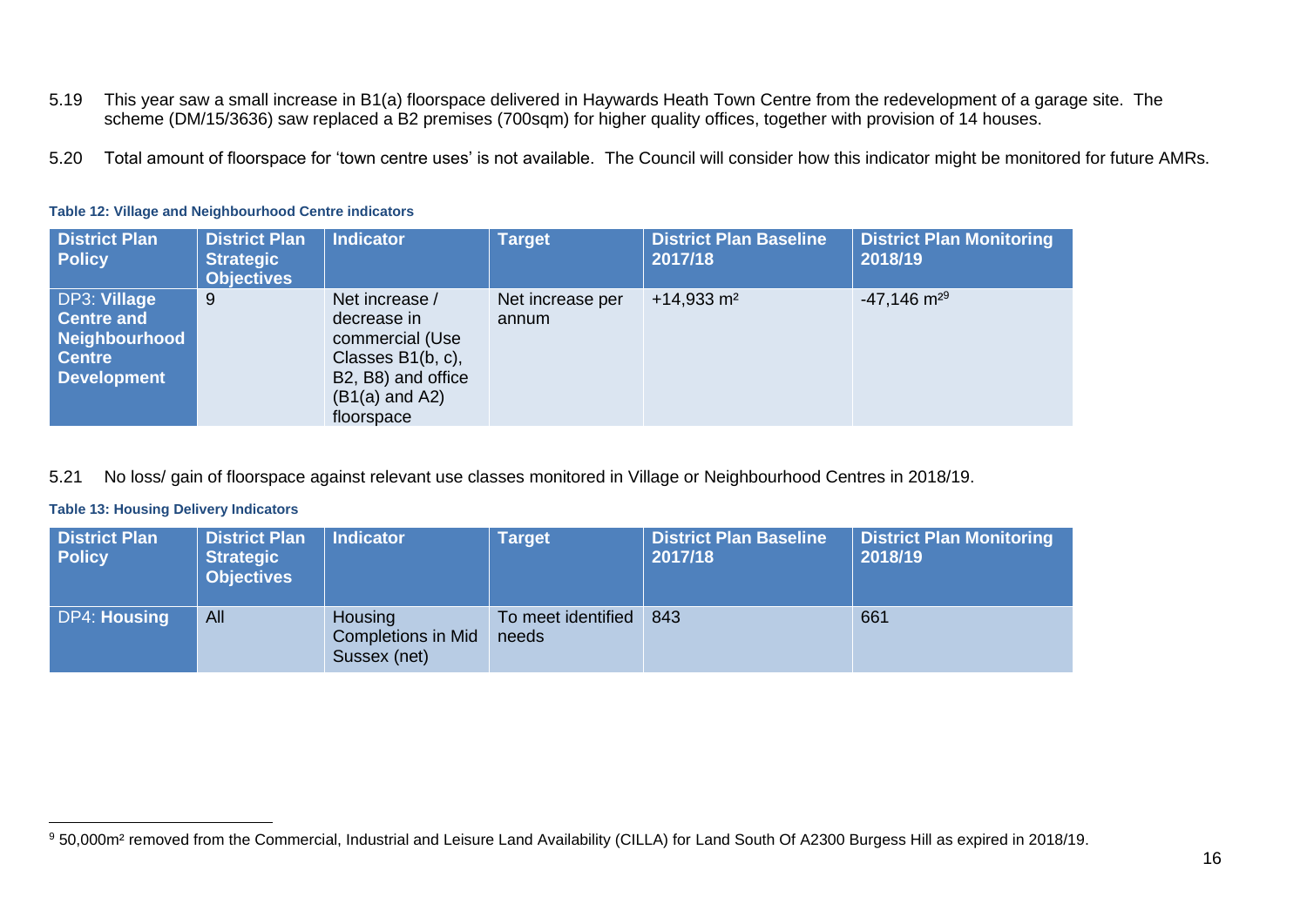|                                                               |      | Housing<br>completions in<br>neighbouring<br>authorities (net)        | Monitoring of<br>cross-boundary<br>implications        | (2016/17)<br>Brighton: 339<br>Crawley: 596<br>Horsham: 795<br><b>SDNP: 250</b><br>Tandridge: 228<br>Wealden: 564 | (2017/18)<br>Brighton: 444<br>Crawley: 369<br>Horsham: 1125<br><b>SDNP: 296</b><br>Tandridge: 332<br>Wealden: 462 |
|---------------------------------------------------------------|------|-----------------------------------------------------------------------|--------------------------------------------------------|------------------------------------------------------------------------------------------------------------------|-------------------------------------------------------------------------------------------------------------------|
| DP5: Planning<br>All<br>to Meet Future<br><b>Housing Need</b> |      | Housing<br><b>Completions in Mid</b><br>Sussex (net)                  | To meet identified<br>needs                            | 843                                                                                                              | 661                                                                                                               |
|                                                               |      | <b>Housing</b><br>completions in<br>neighbouring<br>authorities (net) | Monitoring of<br>cross-boundary<br><i>implications</i> | (2016/17)<br>Brighton: 339<br>Crawley: 596<br>Horsham: 795<br><b>SDNP: 250</b><br>Tandridge: 228<br>Wealden: 564 | (2017/18)<br>Brighton: 444<br>Crawley: 369<br>Horsham: 1125<br><b>SDNP: 296</b><br>Tandridge: 332<br>Wealden: 462 |
| DP6: Settlement<br><b>Hierarchy</b>                           | 2, 6 | Housing<br>commitments by<br>parish                                   | <b>Monitor</b>                                         |                                                                                                                  | See Appendix A.                                                                                                   |

- 5.22 There were 661 net completions in 2018/19. This is 215 below the annualised housing requirement of 876 dwellings. Only one other year within the Plan period (2014/15) did annual completions fall below 700. The annual completion rates have, otherwise, been relatively strong either exceeding or being close to 876.
- 5.23 It is anticipated that there will be an initial lag in completions from strategic sites following the adoption of the District Plan before. This might be due to proponents waiting until the Plan's adoption before progressing planning applications to deliver their site(s). A similar situation might occur with allocations within the emerging Site Allocations DPD. As such, whilst there has been an under delivery of housing in the early part of the Plan period, any shortfall is likely to be met as allocations continue to come forward.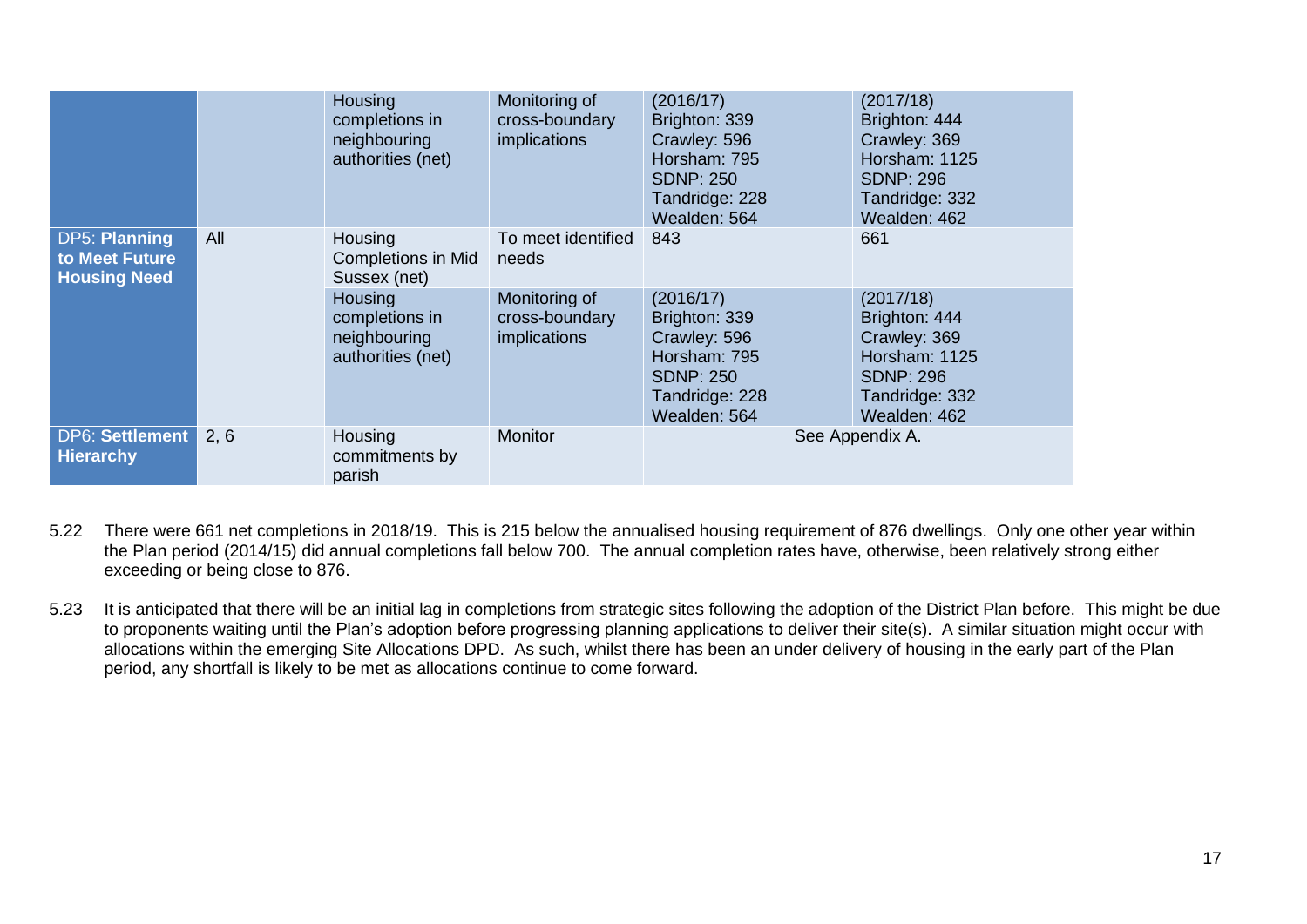#### <span id="page-20-0"></span>**Table 14: Strategic Site Allocation indicators**

| <b>District Plan</b><br><b>Policy</b>                                                                            | <b>District Plan</b><br><b>Strategic</b><br><b>Objectives</b> | <b>Indicator</b>                                                                               | <b>Target</b>              | <b>District Plan Baseline</b><br>2017/18 | <b>District Plan Monitoring</b><br>2018/19                               |
|------------------------------------------------------------------------------------------------------------------|---------------------------------------------------------------|------------------------------------------------------------------------------------------------|----------------------------|------------------------------------------|--------------------------------------------------------------------------|
| <b>DP7: General</b><br><b>Principles for</b><br><b>Strategic</b><br><b>Development at</b><br><b>Burgess Hill</b> | All                                                           | The objectives<br>listed under DP7<br>are monitored<br>under their<br>separate policy<br>areas |                            |                                          | $\blacksquare$                                                           |
| <b>DP8: Strategic</b><br><b>Allocation to</b><br>the east of<br><b>Burgess Hill at</b><br><b>Kings Way</b>       | All                                                           | <b>Housing</b><br>completions on<br>allocated site DP8                                         | In accordance<br>with DP8  | 33                                       | 62<br>(Cumulatively: 171<br>completed units to 31<br>March 2019 overall) |
| DP9: Strategic<br><b>Allocation to</b><br>the north and<br>north west of<br><b>Burgess Hill</b>                  | All                                                           | Housing<br>completions on<br>allocated site DP9                                                | In accordance<br>with DP9  | $\mathbf 0$                              | $\overline{0}$<br>(0 completed units overall)                            |
| <b>DP10: Strategic</b><br>allocation to the<br>east of Pease<br><b>Pottage</b>                                   | All                                                           | <b>Housing</b><br>completions on<br>allocated site<br><b>DP10</b>                              | In accordance<br>with DP10 | $\overline{0}$                           | $\overline{0}$<br>(0 completed units<br>overall)                         |
| <b>DP11: Strategic</b><br>allocation to the<br>north of<br><b>Clayton Mills,</b><br><b>Hassocks</b>              | All                                                           | <b>Housing</b><br>completions on<br>allocated site DP11                                        | In accordance<br>with DP11 | $\overline{0}$                           | n/a                                                                      |

- 5.24 Policy DP8 allocates land at Kings Way for up to 480 dwellings. Up to 31 March 2019, 234 dwellings have been approved. Since then, Reserved Matters application has been approved for 39 dwellings on Phase 3b. 171 dwellings have been completed on DP8 up to the end of this AMR's monitoring period.
- 5.25 DP9 allocates land north and north-west of Burgess Hill (Northern Arc) for approximately 3,500 dwellings, as well as Gypsy and Traveller pitches, education, employment and sport uses. An outline planning application for the site was submitted 24/11/2018 (DM/18/5114). The application proposes approximately 3,040 dwellings, including a 60 unit extra care facility (C3), 13 permanent Gypsy and Traveller pitches, a Centre for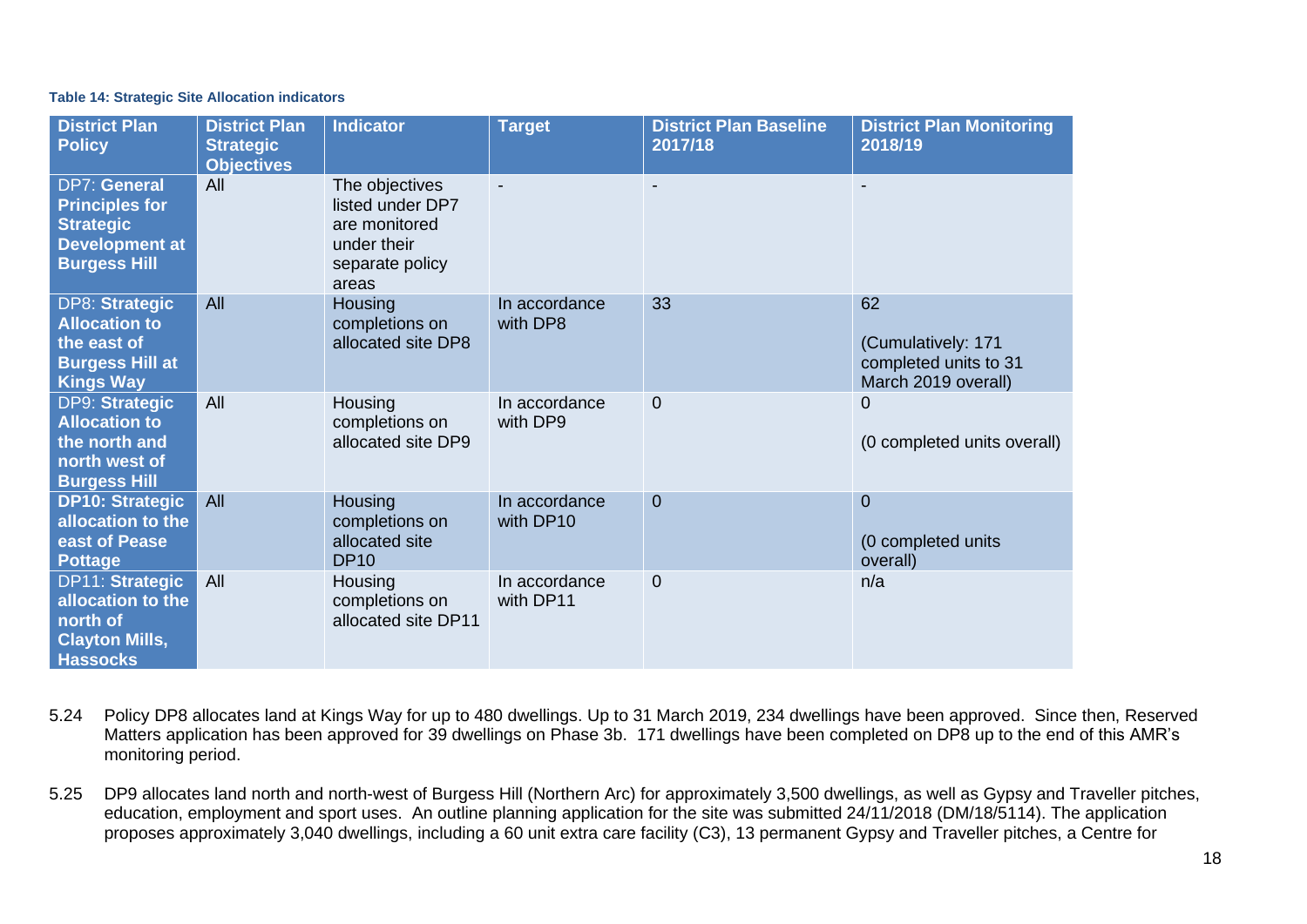Community Sport, healthcare facilities, a 4ha business park, two primary schools, a secondary school as well as a wide range of associated infrastructure. Reserved Matters (DM/19/3845) for part of Phase 1, Freeks Farm, was approved 19 December 2019. The approved scheme will deliver 460 dwellings, public open space, play areas and associated infrastructure including roads, surface water attenuation and associated demolition.

- 5.26 DP10 allocates land east of Pease Pottage for approximately 600 dwellings, as well as Gypsy and Traveller pitches, education and hospice with community café. An outline planning application was submitted 23 November 2015 (DM/15/4711), approved 28 November 2016. The application proposes approximately 600 dwellings, a 48 care bed facility, community building, café, retail and one form entry primary school.
- 5.27 DP11: Approximately 500 dwellings, as well as Gypsy and Traveller pitches and new primary school. An outline planning application for the site was submitted 11 December 2018 (DM18/4979). The planning application comprises of 500 dwellings and land for a two form entry primary school and community building. A financial contribution to provide five permanent Gypsy and Traveller pitches on an alternative site is to be collected.

| <b>District Plan</b><br><b>Policy</b>                                                                       | <b>District Plan</b><br><b>Strategic</b><br><b>Objectives</b> | <b>Indicator</b>                                                                                                                      | <b>Target</b>   | <b>District Plan Baseline</b><br>2017/18 | <b>District Plan Monitoring</b><br>2018/19 |
|-------------------------------------------------------------------------------------------------------------|---------------------------------------------------------------|---------------------------------------------------------------------------------------------------------------------------------------|-----------------|------------------------------------------|--------------------------------------------|
| <b>DP12:</b><br><b>Protection and</b><br><b>Enhancement</b><br>of Countryside                               | 3                                                             | Percentage of new<br>and converted<br>dwellings on<br>previously<br>developed<br>(brownfield) land                                    | Maximise        | 49.7%                                    | 31.6%                                      |
| <b>DP13:</b><br><b>Preventing</b><br><b>Coalescence</b>                                                     | $\overline{2}$                                                | Number of<br>planning<br>permission granted<br>in Local Gaps,<br>where these have<br>been defined in<br>Neighbourhood<br><b>Plans</b> | <b>Minimise</b> | n/a                                      | n/a                                        |
| <b>DP14:</b><br><b>Sustainable</b><br><b>Rural</b><br><b>Development</b><br>and the Rural<br><b>Economy</b> | 10, 11                                                        | Number of new<br>commercial<br>developments<br>approved within the<br>countryside                                                     | Increase        | n/a                                      | n/a                                        |

#### <span id="page-21-0"></span>**Table 15: Development in the Countryside**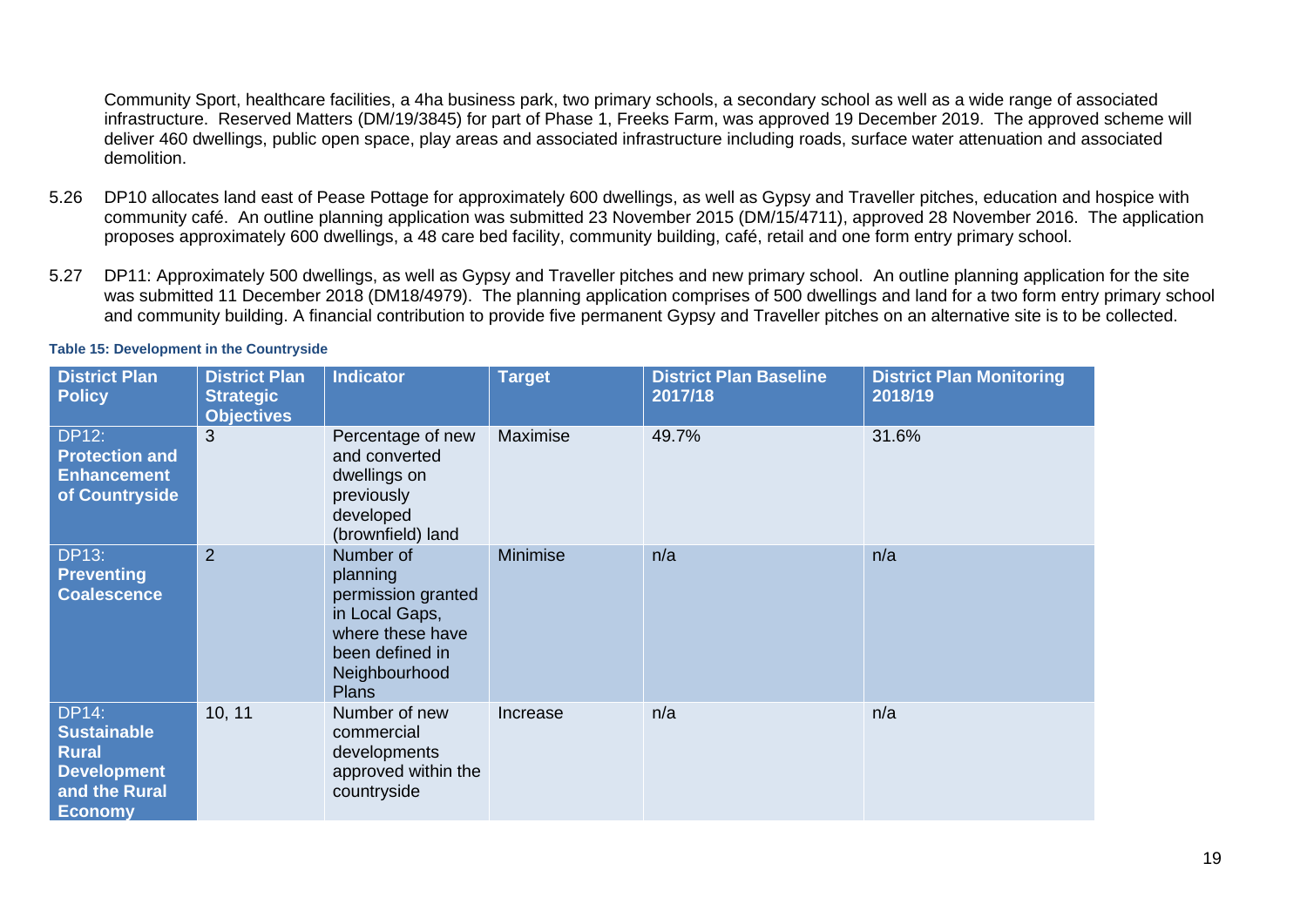| DP15: New<br><b>Homes in the</b><br><b>Countryside</b> |  | Number of<br>applications for new<br>dwellings in the<br>countryside<br>overturned on appeal | Zero |  |  |
|--------------------------------------------------------|--|----------------------------------------------------------------------------------------------|------|--|--|
|--------------------------------------------------------|--|----------------------------------------------------------------------------------------------|------|--|--|

- 5.28 The percentage of residential development brought forward on previously developed land is likely to fluctuate over the years. As Policy DP12 continues to be monitored it will be possible to establish if there is an overall trend and if the policy is performing as desired.
- 5.29 The indicators for policies DP13 and DP14 are not yet monitored. It is not considered that these indicators cannot be monitored but the mechanism is not in place for 2018/19.
- 5.30 Two planning applications (DM/18/2342: Land at Friars Oak Fields, Hassocks & DM/18/2924: Land south of Grange Park Cottage) for residential developments in the countryside were refused by the Council in 2018/19 but overturned at appeal; 1 November 2019 and 4 November 2019 respectively. Further monitoring of the use of this policy will allow the Council to measure its effectiveness, especially against scrutiny at appeal, and establish if it needs amending.

#### <span id="page-22-0"></span>**Table 16: Development in High Weald AONB**

| <b>District Plan</b><br><b>Policy</b>                                             | <b>District Plan</b><br><b>Strategic</b><br><b>Objectives</b> | <b>Indicator</b>                                                                                    | <b>Target</b> | <b>District Plan Baseline</b><br>2017/18 | <b>District Plan Monitoring</b><br>2018/19 |
|-----------------------------------------------------------------------------------|---------------------------------------------------------------|-----------------------------------------------------------------------------------------------------|---------------|------------------------------------------|--------------------------------------------|
| DP16: High<br><b>Weald Area of</b><br><b>Outstanding</b><br><b>Natural Beauty</b> | 3                                                             | Number of<br>applications approved<br>contrary to advice<br>from the High Weald<br><b>AONB Unit</b> | Zero          | $3^{10}$                                 | 0                                          |

5.31 No planning applications were granted planning permission contrary to the advice of the High Weald AONB Unit in 2018/19.

#### <span id="page-22-1"></span>**Table 17: Development in Ashdown Forest**

| <b>District Plan</b><br><b>Policy</b> | District Plan   Indicator<br>Strategic<br>Objectives |  | Target | District Plan Baseline<br>2017/18 | District Plan Monitoring<br>2018/19 |
|---------------------------------------|------------------------------------------------------|--|--------|-----------------------------------|-------------------------------------|
|---------------------------------------|------------------------------------------------------|--|--------|-----------------------------------|-------------------------------------|

<sup>10</sup> DM/17/2648, DM/17/1262, DM/17/0658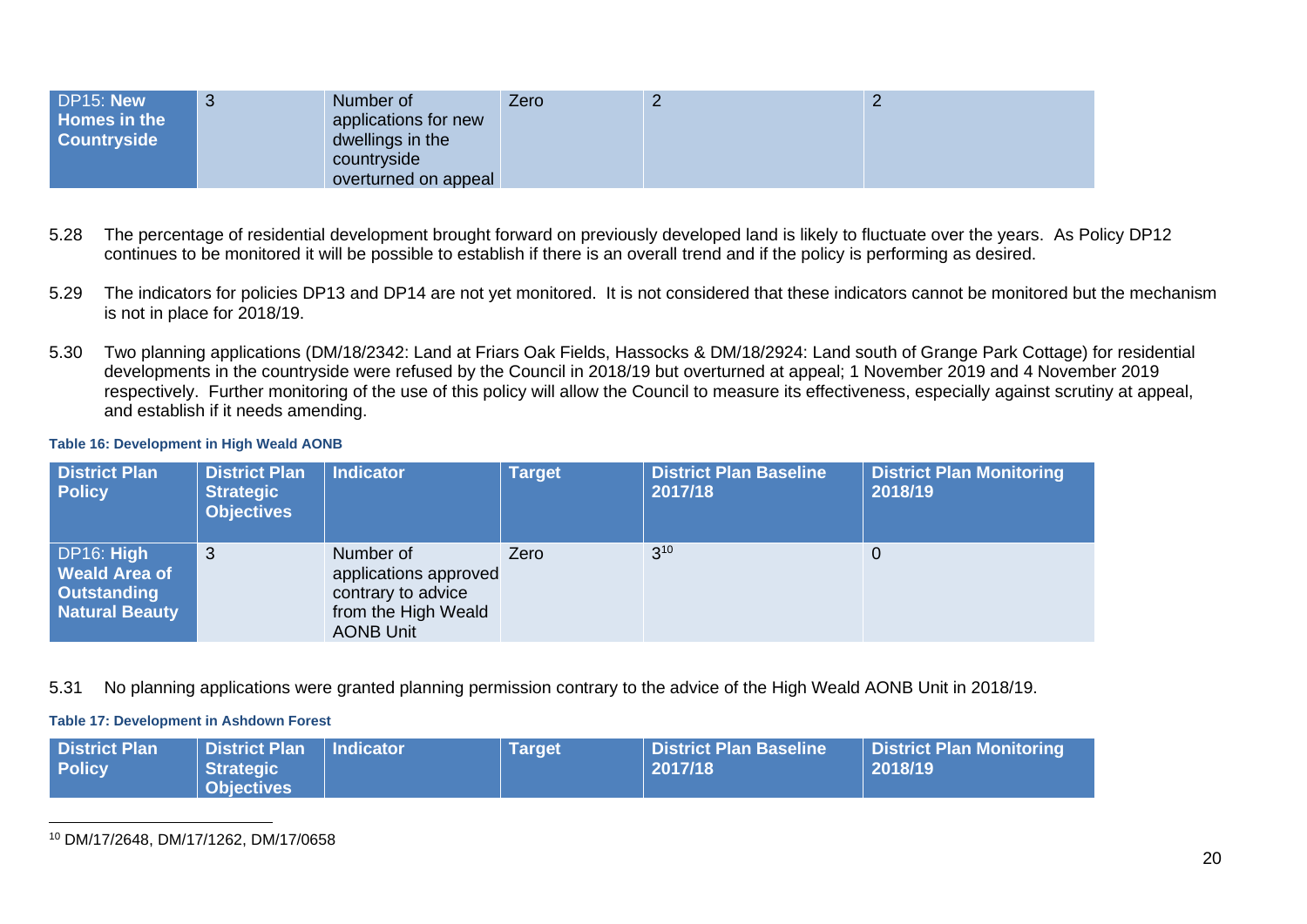| DP17: Ashdown 3<br><b>Forest Special</b><br><b>Area of</b>   | <b>SANG capacity</b>             | Sufficient for<br>anticipated<br>development | 436 dwellings permitted                                                | 158 dwellings permitted                             |
|--------------------------------------------------------------|----------------------------------|----------------------------------------------|------------------------------------------------------------------------|-----------------------------------------------------|
| <b>Conservation</b><br>and Special<br><b>Protection Area</b> | Implementation of<br><b>SAMM</b> | Monitoring of<br>projects within<br>Strategy | Ashdown Forest Code of<br><b>Conduct for Dog Walkers</b><br>published. | Ongoing work to progress<br>the Joint SAMM Strategy |

5.32 Currently, there remains sufficient SANG capacity. Path improvements have been undertaken at the East Court & Ashplats Wood SANG in East Grinstead. With regards to the SAMM Strategy, further projects are planned by the local authorities involved that form the SAMM Strategy Partnership<sup>11</sup>. These will be reported in future AMRs.

#### <span id="page-23-0"></span>**Table 18: Development in SDNP**

| <b>District Plan</b><br><b>Policy</b>                                        | <b>District Plan</b><br><b>Strategic</b><br><b>Objectives</b> | <b>Indicator</b>                                                                               | <b>Target</b> | <b>District Plan Baseline</b><br>2017/18 | <b>District Plan Monitoring</b><br>2018/19 |
|------------------------------------------------------------------------------|---------------------------------------------------------------|------------------------------------------------------------------------------------------------|---------------|------------------------------------------|--------------------------------------------|
| <b>DP18: Setting</b><br>of the South<br><b>Downs National</b><br><b>Park</b> | 3                                                             | Number of<br>applications refused<br>as contrary to this<br>policy but overturned<br>on appeal | Zero          |                                          |                                            |

5.33 There were no planning applications in 2018/19, or the previous year, that were overturned at appeal having being refused by the Council on the grounds of being contrary to Policy DP18. However, it is suggested that future AMRs also include data on applications that go to appeal. This will provide an alternative mechanism to help identify if Policy DP18 is effective.

#### <span id="page-23-1"></span>**Table 19: Sustainable Tourism**

| <b>District Plan</b><br><b>Policy</b> | <b>District Plan</b><br><b>Strategic</b><br><b>Objectives</b> | <b>Indicator</b>                        | <b>Target</b> | <b>District Plan Baseline</b><br>2017/18 | <b>District Plan Monitoring</b><br>2018/19 |
|---------------------------------------|---------------------------------------------------------------|-----------------------------------------|---------------|------------------------------------------|--------------------------------------------|
| <b>DP19:</b><br><b>Sustainable</b>    | 9, 10                                                         | Number of jobs in<br>the tourism sector | Maximise      | (2016)<br>4,709                          | n/a                                        |
| <b>Tourism</b>                        |                                                               | Number of visitors<br>staying overnight | Increase      | (2016)<br>451,155                        | n/a                                        |

<sup>&</sup>lt;sup>11</sup> Includes Mid Sussex DC, Lewes DC, Sevenoaks DC, Tandridge DC, Wealden DC and Tunbridge BC with the Conservators of Ashdown Forest and Natural England.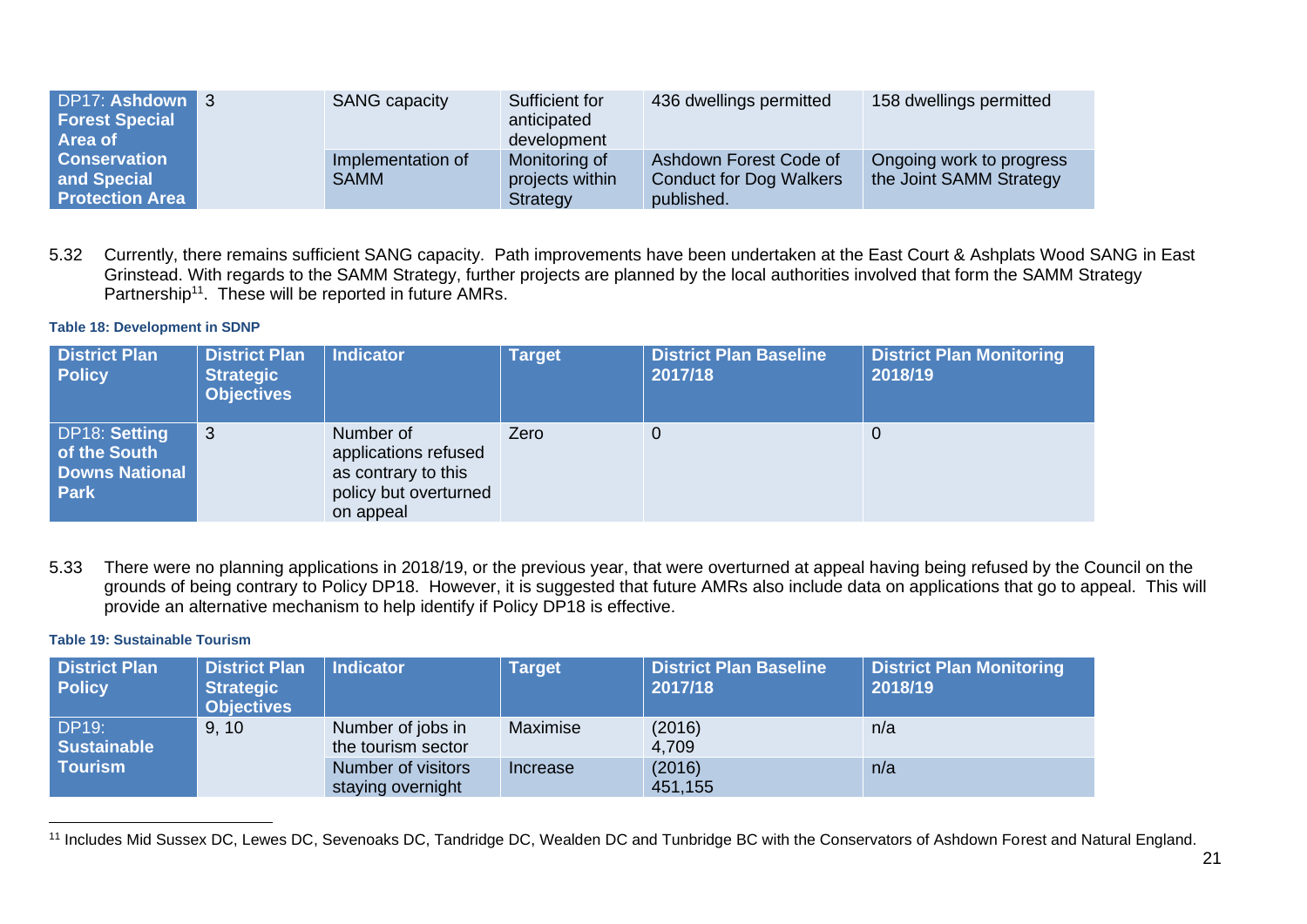5.34 The data to monitor these indicators is no longer available to the Council. The majority of alternative data is either only available at Regional level, or higher, or is older than 2016. The Council will consider how best to monitor Policy DP19 for future AMRs. DP19 is primarily concerned with supporting the rural economy and protection of the proposed reinstatement route for the Bluebell Railway, therefore indicators could focus on these issues to complement the existing indicator.

<span id="page-24-0"></span>

|  |  | <b>Table 20: Infrastructure Indicators</b> |  |
|--|--|--------------------------------------------|--|
|--|--|--------------------------------------------|--|

| <b>District Plan</b><br><b>Policy</b>                         | <b>District Plan</b><br><b>Strategic</b><br><b>Objectives</b> | <b>Indicator</b>                                                                                                                                                  | <b>Target</b>                               | <b>District Plan Baseline</b><br>2017/18 | <b>District Plan Monitoring</b><br>2018/19 |
|---------------------------------------------------------------|---------------------------------------------------------------|-------------------------------------------------------------------------------------------------------------------------------------------------------------------|---------------------------------------------|------------------------------------------|--------------------------------------------|
| DP20: Securing<br><b>Infrastructure</b>                       | 6                                                             | Monitor infrastructure<br>funds received, by<br>Parish and in<br>accordance with<br>Monitoring<br>requirements set out<br>in the CIL Regulations<br>and Guidance. | Amount of CIL<br>funds received<br>by year. | n/a                                      | n/a                                        |
| <b>DP21:</b><br><b>Transport</b>                              | $6\phantom{1}6$                                               | Number of<br>sustainable transport<br>schemes<br>implemented                                                                                                      | Annual number                               | n/a                                      | n/a                                        |
| DP22: Rights of<br><b>Way</b>                                 | 5, 14                                                         | Number of<br>applications<br>resulting a net<br>increase in Rights of<br>Way                                                                                      | Net increase per<br>annum                   | No net change.                           | -119 metres                                |
| <b>DP23:</b><br><b>Communication</b><br><b>Infrastructure</b> | 7, 8                                                          | Number of<br>applications refused<br>as contrary to this<br>policy but overturned<br>on appeal                                                                    | Zero                                        | $\overline{0}$                           | $\overline{0}$                             |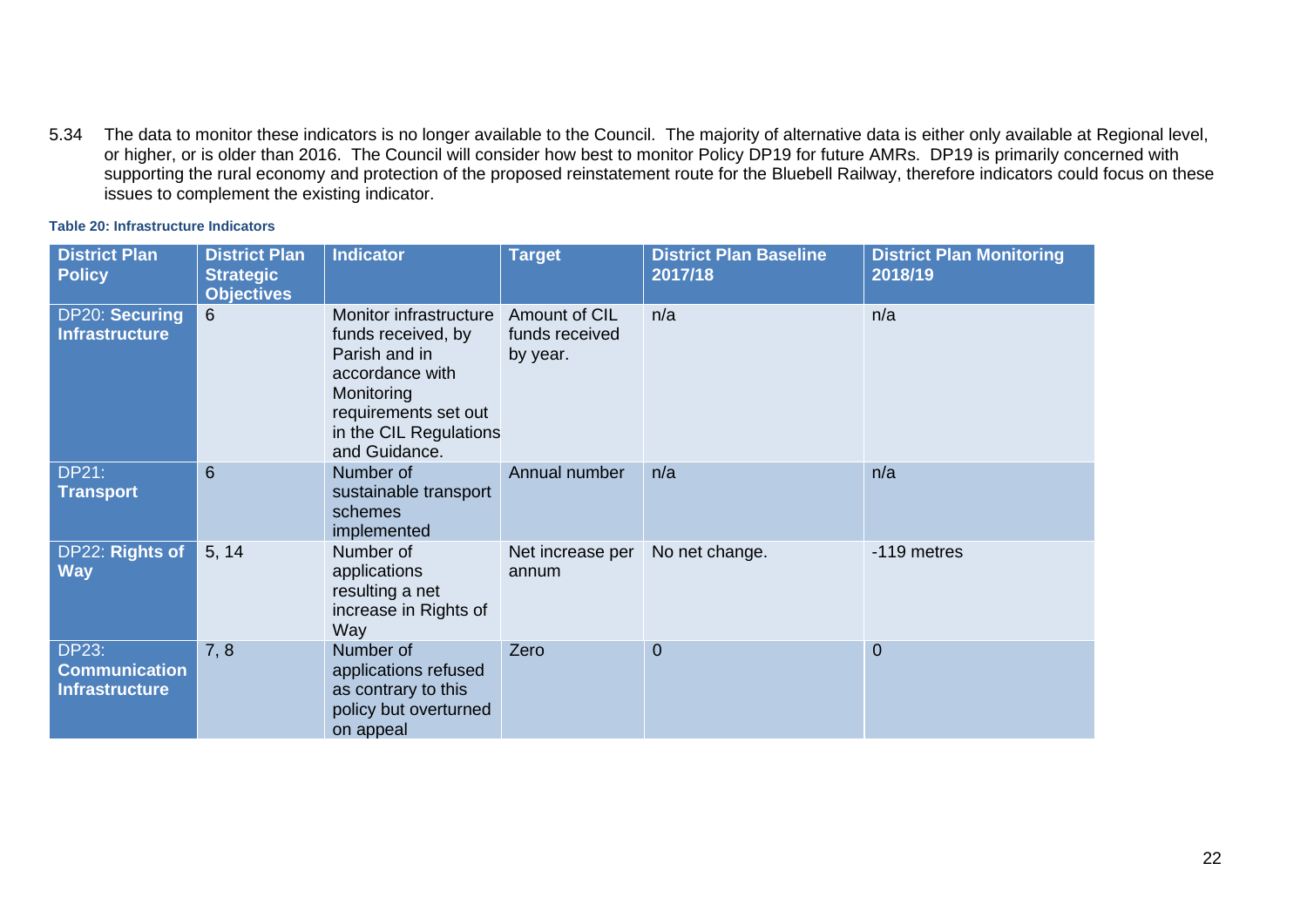| <b>DP24: Leisure</b><br>and Cultural<br><b>Facilities and</b><br><b>Activities</b> | 14      | Number of<br>applications resulting<br>in the loss of a<br>community service<br>(shop, public house,<br>place of worship, etc.) | <b>Minimise</b> | n/a | n/a |
|------------------------------------------------------------------------------------|---------|---------------------------------------------------------------------------------------------------------------------------------|-----------------|-----|-----|
| <b>DP25:</b><br><b>Community</b><br>facilities and                                 | 6,12,13 | Amount of additional<br>community facilities<br>delivered                                                                       | <b>Maximise</b> | n/a | n/a |
| <b>local Services</b>                                                              |         | Net loss of specialist<br>accommodation and<br>care falling within<br>Use Class C <sub>2</sub>                                  | Minimise        | n/a | 16  |

- 5.35 The Community Infrastructure Levy (CIL) is not currently implemented in Mid Sussex; however, developer contributions to provide infrastructure continue to be collected through Section 106 legal agreements. The Council are currently reviewing whether to introduce CIL.
- 5.36 Indicators for Policies DP21, DP23 and DP25 are not currently monitored.
- 5.37 With regards to Policy DP22, the number of applications has not been monitored it is possible to report that there was a loss of 119 metres in 2018/19. Two Diversion Orders were confirmed in Lindfield Rural to rationalise some disused cross field paths onto a more direct track.
- 5.38 16 sheltered housing units were demolished to be replaced by a 24 bed extra care facility and additional 12 beds as part of the existing dementia care facility (Westall House, Horsted Keynes - DM/17/1262).

#### <span id="page-25-0"></span>**Table 21: Design Indicators**

| <b>District Plan</b><br><b>Policy</b>                 | <b>District Plan</b><br><b>Strategic</b><br><b>Objectives</b> | <b>Indicator</b>                                                                               | <b>Target</b> | <b>District Plan Baseline</b><br>2017/18 | <b>District Plan Monitoring</b><br>2018/19 |
|-------------------------------------------------------|---------------------------------------------------------------|------------------------------------------------------------------------------------------------|---------------|------------------------------------------|--------------------------------------------|
| <b>DP26:</b><br><b>Character and</b><br><b>Design</b> | 2                                                             | Number of<br>applications refused<br>as contrary to this<br>policy but overturned<br>on appeal | Zero          | 12                                       | 8                                          |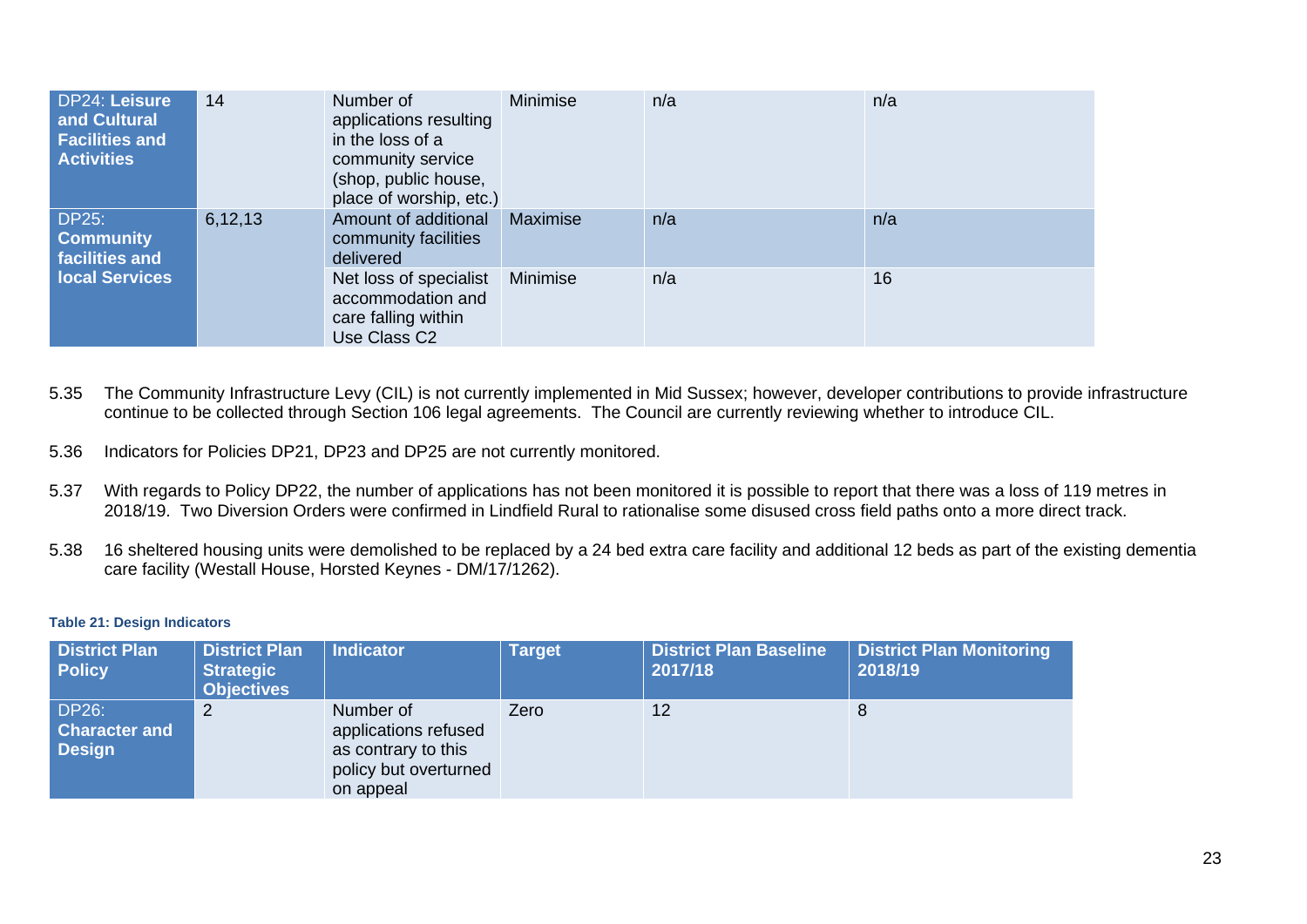| DP27: Dwelling<br><b>Space</b><br><b>Standards</b>       | 13, 14 | Number of<br>applications refused<br>as contrary to this<br>policy but overturned<br>on appeal | Zero            |                |   |
|----------------------------------------------------------|--------|------------------------------------------------------------------------------------------------|-----------------|----------------|---|
| <b>DP28:</b><br><b>Accessibility</b>                     | 13     | Number of<br>applications refused<br>as contrary to this<br>policy but overturned<br>on appeal | Zero            | $\overline{0}$ | 0 |
| DP29: Noise,<br><b>Air and Light</b><br><b>Pollution</b> | 2, 3   | Number of Air<br>Quality<br><b>Managements Areas</b><br>(AQMAs) within the<br><b>District</b>  | <b>Minimise</b> | 1              |   |

- 5.39 Fewer applications which were refused for reasons including being contrary to Policy DP26, were overturned at appeal in 2018/19 than in 2017/18. This is a positive trend. Ongoing monitoring of this policy through future AMRs will highlight longer term patterns and, in turn, the effectiveness of the policy.
- 5.40 Eight planning applications were overturned at appeal; this is less than the previous year. The applications overturned were: DM/17/4830, DM/18/0884, DM/18/2823, DM/18/3486, DM/18/3762, DM/18/4033, DM/18/1656 and DM/19/0291.
- 5.41 One planning application was refused as being contrary to DP27 (DM/18/0622) but overturned at appeal.

### <span id="page-26-0"></span>**Table 22: Housing Indicators**

| <b>District Plan</b><br><b>Policy</b>               | <b>District Plan</b><br><b>Strategic</b><br><b>Objectives</b> | <b>Indicator</b>                                                                  | <b>Target</b>                                                        | <b>District Plan Baseline</b><br>2017/18 | <b>District Plan Monitoring</b><br>2018/19 |
|-----------------------------------------------------|---------------------------------------------------------------|-----------------------------------------------------------------------------------|----------------------------------------------------------------------|------------------------------------------|--------------------------------------------|
| DP30: Housing<br><b>Mix</b>                         | 12, 13                                                        | Total mix of all<br>housing permitted<br>annually reflects<br>local housing needs | To reflect<br>housing need                                           | n/a                                      | n/a                                        |
| <b>DP31:</b><br><b>Affordable</b><br><b>Housing</b> | 12, 13                                                        | Number of<br>affordable homes<br>completed annually<br>(gross)                    | Maximise in<br>compliance with<br>DP31: Affordable<br><b>Housing</b> | 97                                       | 102                                        |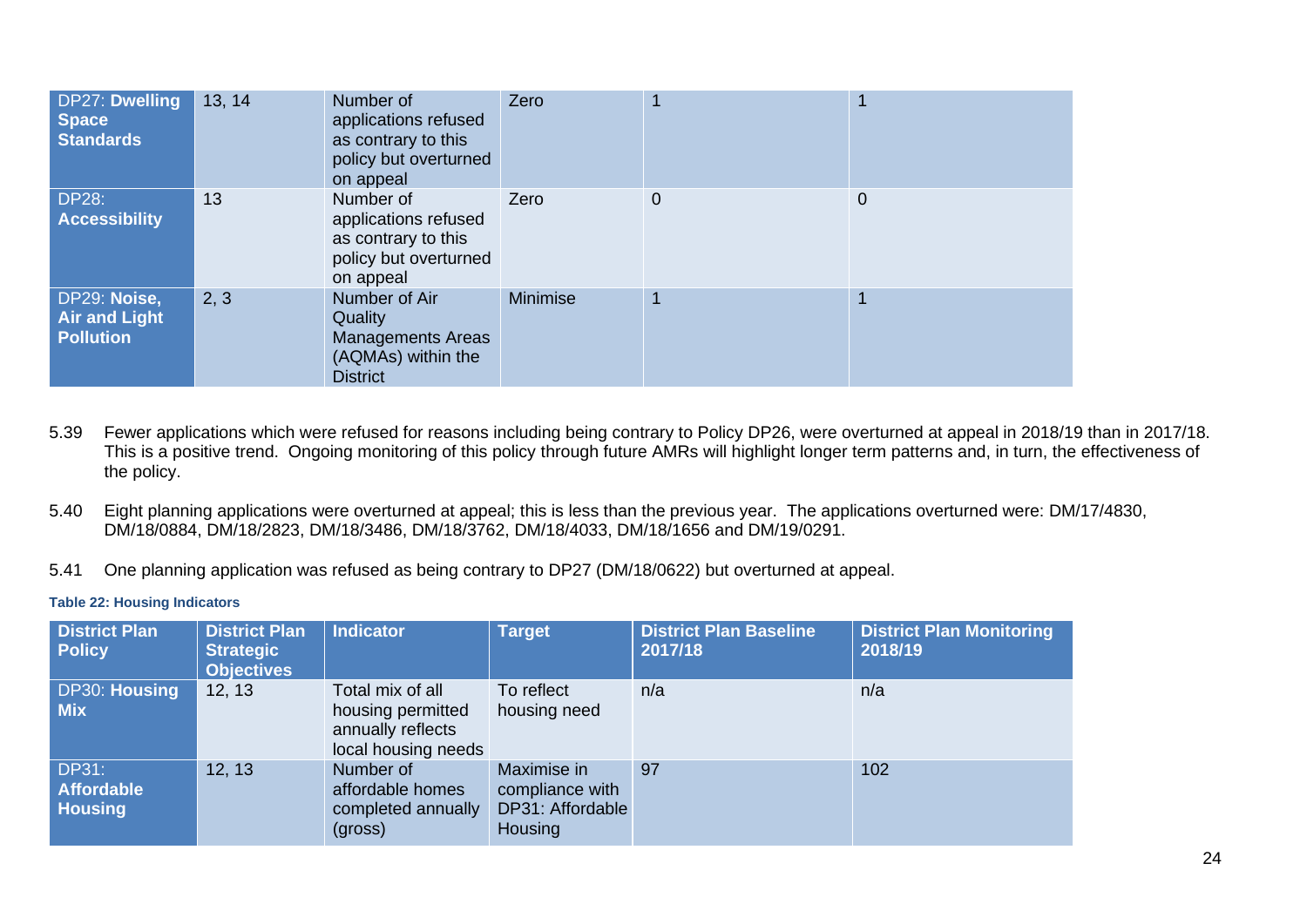|                                         |                                                                                 | Financial<br>contributions<br>towards affordable<br>housing provision                 | Maximise in<br>compliance with<br>DP31: Affordable<br>Housing           | £0.00          | £0.00          |
|-----------------------------------------|---------------------------------------------------------------------------------|---------------------------------------------------------------------------------------|-------------------------------------------------------------------------|----------------|----------------|
| DP32: Rural<br><b>Exception Sites</b>   | 10, 12, 13                                                                      | Number of<br>affordable housing<br>dwellings<br>completed on rural<br>exception sites | Maximise in<br>compliance with<br>DP32: Rural<br><b>Exception Sites</b> | $\overline{0}$ | $\overline{0}$ |
| DP33: Gypsy<br>12, 13<br>and Travellers | Number of new<br>additional pitches<br>granted permanent<br>planning permission | Maximise                                                                              | $\mathbf 0$                                                             | $\mathbf 0$    |                |
|                                         | Number of<br>unauthorised<br>encampments in<br><b>Mid Sussex</b>                | Minimise                                                                              | $\overline{0}$                                                          | $\overline{0}$ |                |

# 5.42 The indicator against Policy DP30 is not currently monitored.

- 5.43 Between 2017/18 and 2018/19 there was a slight increase in the number of affordable houses completed. As with the total number of houses completed, the annual figure is likely to fluctuate. However, overall the trend of affordable housing completions is expected to follow an upward trajectory as allocations and larger housing developments continue to come forward<sup>12</sup>.
- 5.44 No affordable houses completed on rural exception sites in 2018/19.
- 5.45 No pitches were granted planning permission in 2018/19. On the 4 October 2019 13 permanent Gypsy and Traveller pitches were granted outline planning permission as part of the Northern Arc proposal (DM/18/5114). No financial contributions towards Gypsy and Traveller pitch provision have been triggered. No unauthorised encampments were reported in 2018/19.

#### <span id="page-27-0"></span>**Table 23: Historic Environment Indicators**

| <b>District Plan</b> | District Plan   Indicator | <b>Target</b> | District Plan Baseline | <b>District Plan Monitoring</b> |
|----------------------|---------------------------|---------------|------------------------|---------------------------------|
| <b>Policy</b>        | Strategic                 |               | 2017/18                | 2018/19                         |
|                      | <b>Objectives</b>         |               |                        |                                 |

<sup>&</sup>lt;sup>12</sup> As at 1 April 2019 just over 500 dwellings on sites of 11 or more dwellings, triggering on-site affordable housing contributions, were under construction.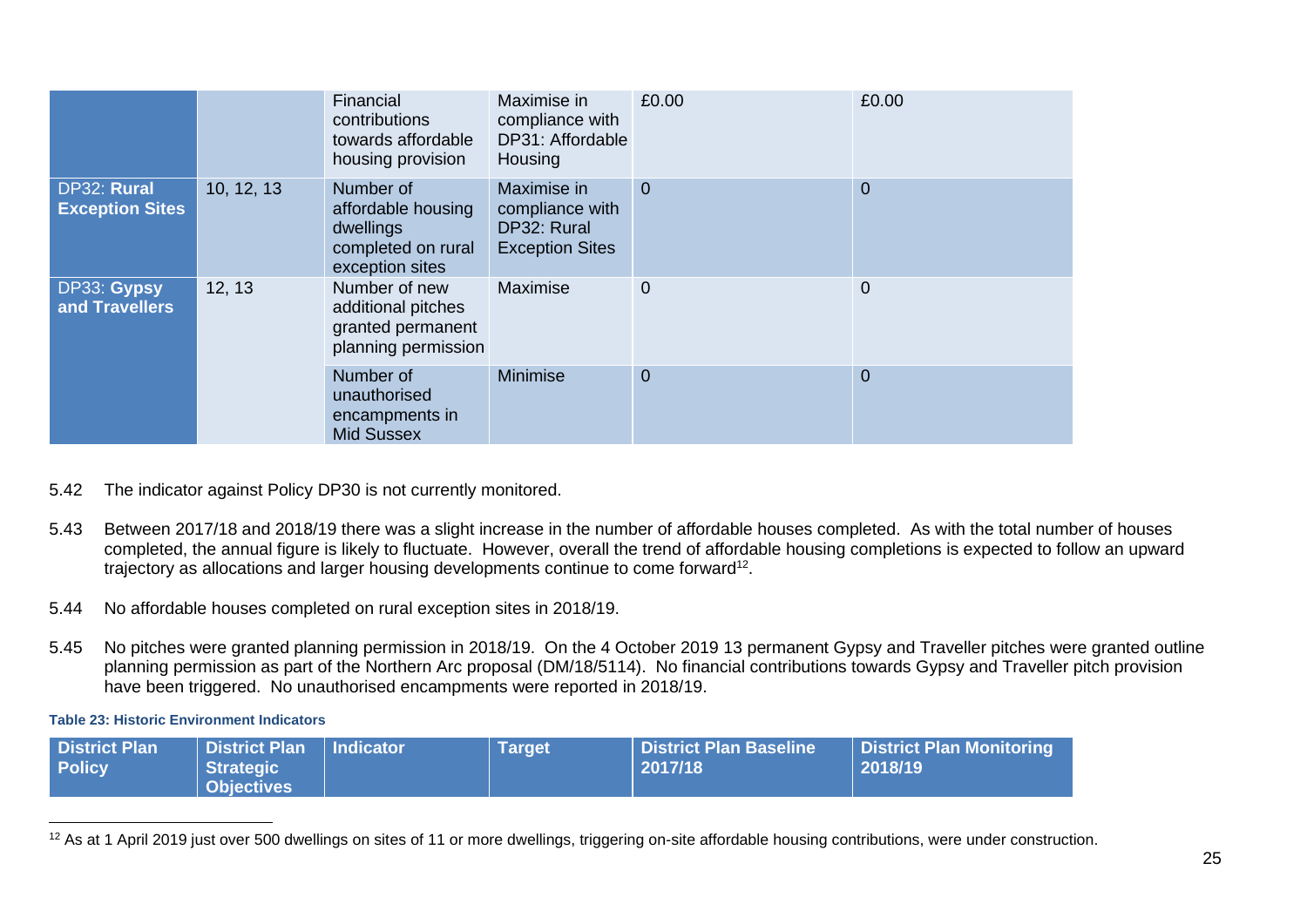| DP34: Listed<br><b>Buildings and</b><br><b>Other Heritage</b><br><b>Assets</b> | 2, 3, 4 | Number of listed<br>buildings within the<br><b>District</b>                                                                                        | No deterioration | 1,064          | 1,064          |
|--------------------------------------------------------------------------------|---------|----------------------------------------------------------------------------------------------------------------------------------------------------|------------------|----------------|----------------|
| <b>DP35:</b><br><b>Conservation</b><br><b>Areas</b>                            | 2, 3, 4 | Number of<br><b>Conservation Areas</b><br>with appraisals and<br>management<br>proposals                                                           | Increase         | $\overline{7}$ | 8              |
| <b>DP36: Historic</b><br><b>Parks and</b><br><b>Gardens</b>                    | 3       | Number of<br>applications<br>permitted contrary<br>to advice received<br>by the Mid Sussex<br><b>District Council</b><br>archaeological<br>adviser | Zero             | 0              | $\overline{0}$ |

- 5.46 No change or deterioration in indicators against Policies DP34 and DP36.
- 5.47 The Hurstpierpoint Conservation Area Appraisal (CAA) was adopted in 2018. The CAA covers the three separate Conservation Areas of Langton, Hurstpierpoint and Hurst Wickham. The CAA recommended boundary amendments to the Hurstpierpoint and Hurst Wickham Conservation Areas which were consulted upon and the adopted on 19 July 2018<sup>13</sup>. The Council has agreed a proposed ongoing programme of Conservation Area Appraisals (04/07/2018).

#### <span id="page-28-0"></span>**Table 24: Natural Resources Indicators**

| <b>District Plan</b><br><b>Policy</b> | <b>District Plan</b><br>Strategic<br><b>Objectives</b> | Indicator | Target | <b>District Plan Baseline</b><br>2017/18 | District Plan Monitoring<br>2018/19 |
|---------------------------------------|--------------------------------------------------------|-----------|--------|------------------------------------------|-------------------------------------|
|---------------------------------------|--------------------------------------------------------|-----------|--------|------------------------------------------|-------------------------------------|

<sup>13</sup> <https://www.midsussex.gov.uk/media/3670/notice-hurstpierpoint-conservation-area-changes.pdf>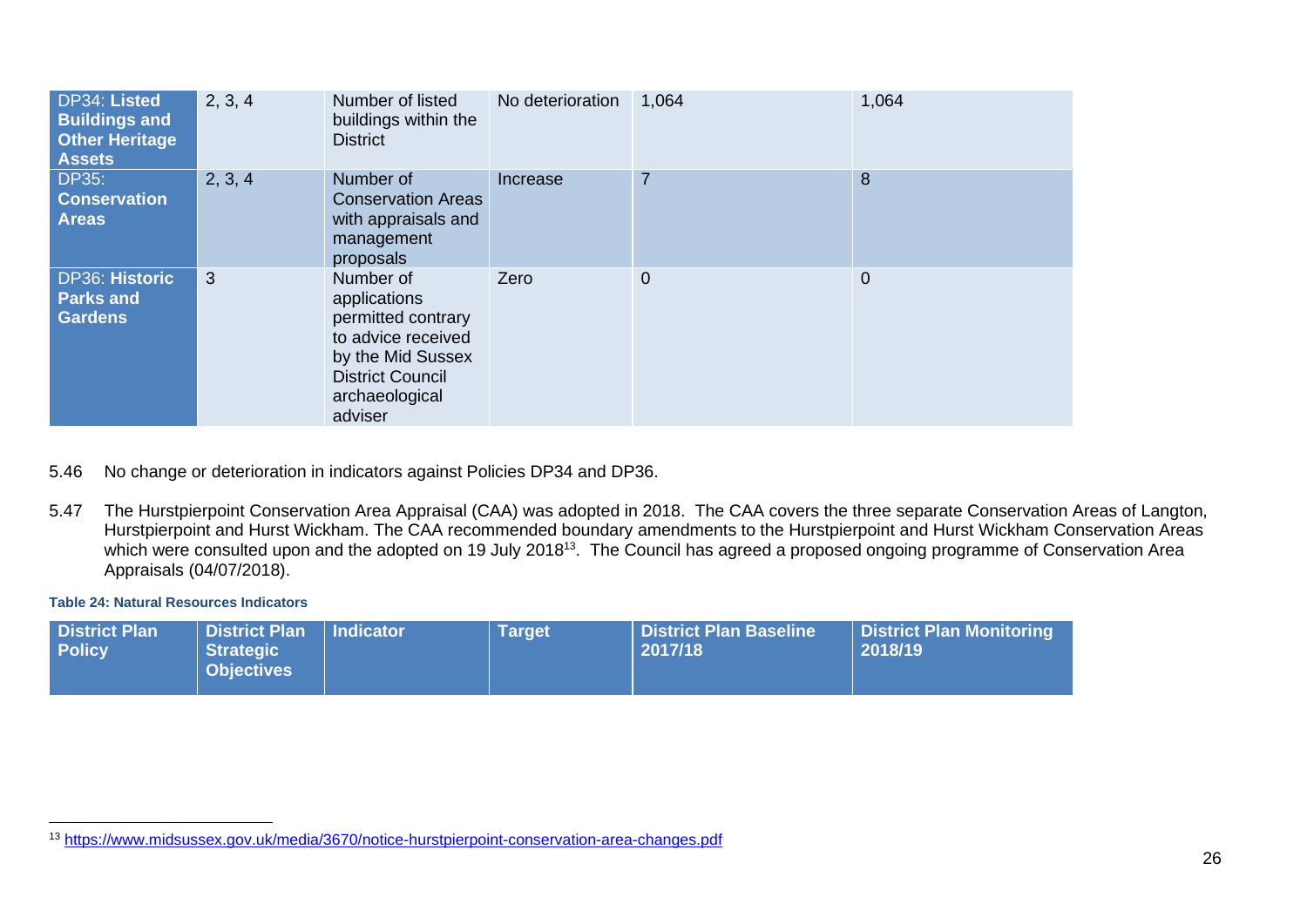| DP37: Trees,<br>3, 4, 5<br><b>Woodland and</b><br><b>Hedgerows</b> | Number of<br>applications refused<br>as contrary to this<br>policy but<br>overturned on<br>appeal                   | Zero                      |                | $\overline{0}$ |
|--------------------------------------------------------------------|---------------------------------------------------------------------------------------------------------------------|---------------------------|----------------|----------------|
|                                                                    | Area of Ancient<br>Woodland lost to<br>development                                                                  | Zero                      | $\overline{0}$ | $0.93$ ha      |
| 3, 4<br><b>DP38:</b><br><b>Biodiversity</b>                        | Number of planning Zero<br>applications contrary<br>to advice given by<br>Natural England on<br>biodiversity issues |                           | $\overline{0}$ | $\mathbf 0$    |
|                                                                    | Number of priority<br>habitats lost to<br>development                                                               | Zero                      | <b>None</b>    | None           |
|                                                                    |                                                                                                                     | <b>Condition of SSSIs</b> | Improve        | 95.3%          |

5.48 No monitored Priority Habitats were reported to be lost in 2018/19. Data is available for the following Priority Habitats: Ancient woodland, Coastal & floodplain grazing marsh, Coastal saltmarsh, Coastal sand dunes, Coastal vegetated shingle, Deciduous woodland, Ghyll woodland, Intertidal chalk, Intertidal mudflat, Lowland calcareous grassland, Lowland fen, Lowland heathland, Lowland meadow, Maritime cliff and slope, Reedbed, Saline lagoon, Traditional orchard, Wood-pasture & parkland.

5.49 With regards to the condition of SSSIs, 92.9% of SSSI units were found to be in a favourable or unfavourable but recovering condition, 52.4% and 40.5% respectively. This is a slight reduction from the previous year. Whilst fluctuations might occur from year to year further declines should be avoided.

<span id="page-29-0"></span>**Table 25: Sustainable Resources Indicators**

| <b>District Plan</b> | <b>District Plan   Indicator</b> | <b>Target</b> | <b>District Plan Baseline</b> | District Plan Monitoring |
|----------------------|----------------------------------|---------------|-------------------------------|--------------------------|
| <b>Policy</b>        | Strategic                        |               | 2017/18                       | 2018/19                  |
|                      | <b>Objectives</b>                |               |                               |                          |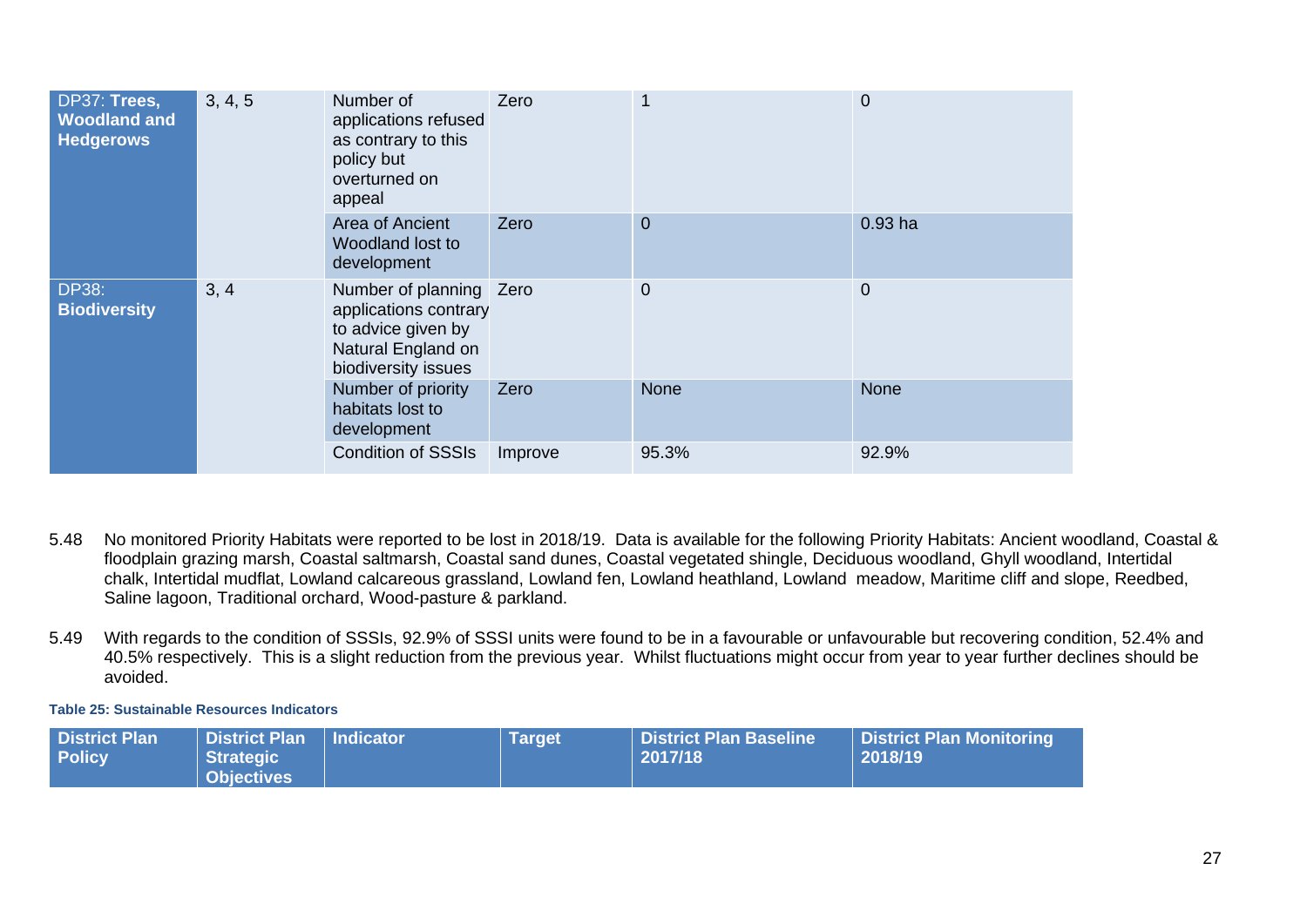| <b>DP39:</b><br><b>Sustainable</b><br><b>Design and</b><br><b>Construction</b>              | $\mathbf{1}$                                                                                                             | Installed capacity of<br>renewable energy<br>installations within<br><b>Mid Sussex</b>                                                                   | Increase                                                                      | 19,600 kW      | 19,900 kW      |
|---------------------------------------------------------------------------------------------|--------------------------------------------------------------------------------------------------------------------------|----------------------------------------------------------------------------------------------------------------------------------------------------------|-------------------------------------------------------------------------------|----------------|----------------|
| <b>DP40:</b><br>Renewable<br><b>Energy</b><br><b>Schemes</b>                                | $\mathbf{1}$                                                                                                             | Development of<br><b>Allowable Solutions</b>                                                                                                             | Physical or<br>financial<br>contributions<br>to Allowable<br><b>Solutions</b> | n/a            | n/a            |
| DP41: Flood<br><b>Risk and</b><br><b>Drainage</b>                                           | $\mathbf 1$                                                                                                              | Number of planning<br>applications<br>approved contrary to<br>advice given by the<br><b>Environment Agency</b><br>on flood risk/flood<br>defence grounds | Zero                                                                          | $\overline{0}$ | $\overline{0}$ |
| DP42: Water<br>$\mathbf{1}$<br><b>Infrastructure</b><br>and the Water<br><b>Environment</b> |                                                                                                                          | Number of planning<br>applications<br>approved contrary to<br>advice given by the<br><b>Environment Agency</b><br>on water quality<br>issues             | Zero                                                                          | $\overline{0}$ | $\overline{0}$ |
|                                                                                             | Number of planning<br>applications approved<br>contrary to advice<br>from the statutory<br>sewerage/ water<br>undertaker | Zero                                                                                                                                                     | $\overline{0}$                                                                | $\overline{0}$ |                |
|                                                                                             |                                                                                                                          | Incidents of major<br>and significant water<br>pollution within the<br><b>District</b>                                                                   | Zero                                                                          | 3              | $\overline{2}$ |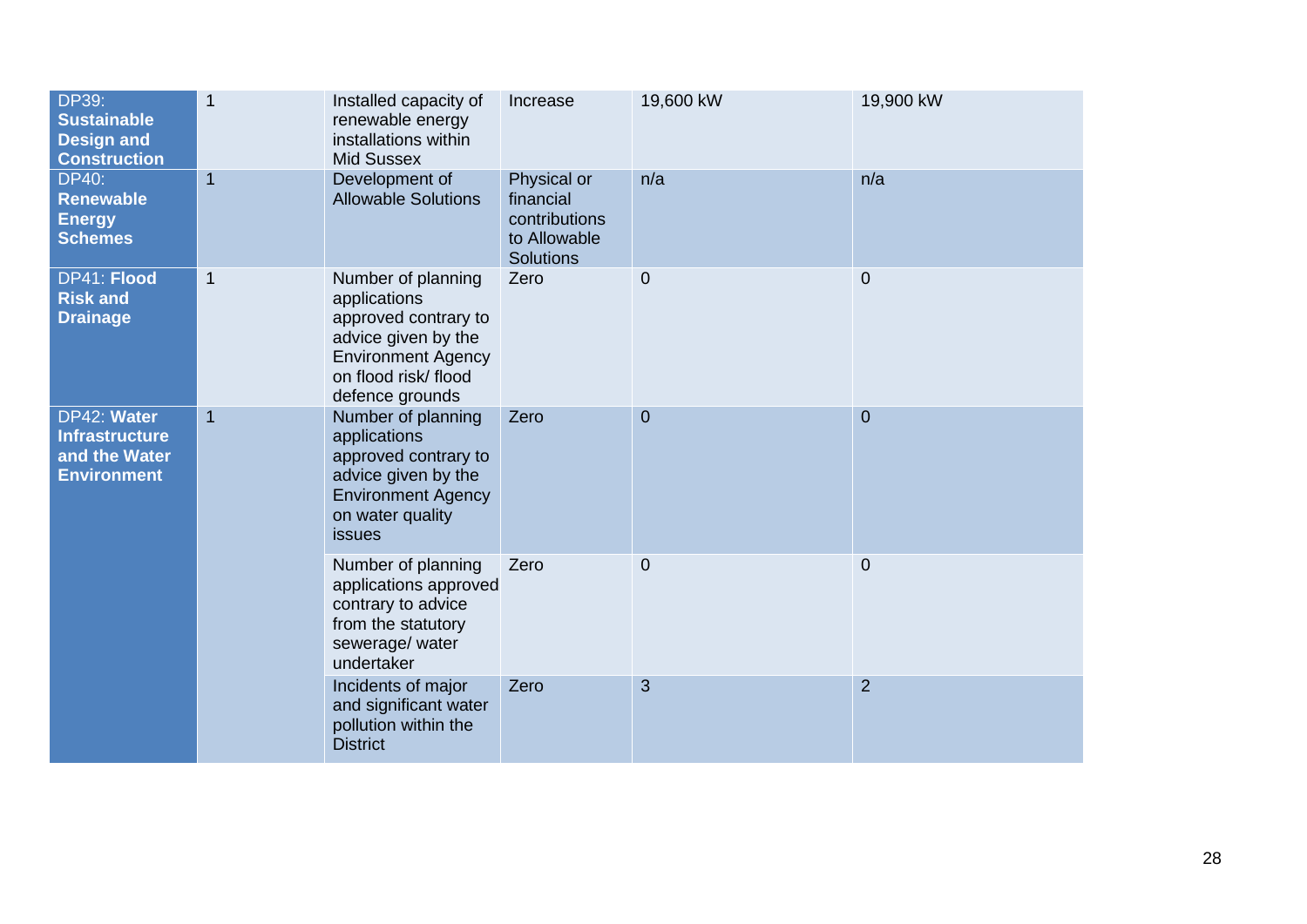| Stretches of<br>watercourse that<br>are, as a minimum,<br><b>Water Framework</b><br>Directive status | Maximise | n/a | n/a |
|------------------------------------------------------------------------------------------------------|----------|-----|-----|
| "Moderate"                                                                                           |          |     |     |

- 5.50 The indicator under Policy DP40 is no longer monitored; allowable solutions policy no longer pursued by Government. The Council will need to consider alternative indicators to effectively monitor the outputs of this policy.
- 5.51 Under Policy DP42 stretches of watercourses are not currently monitored. The Council will liaise with the Environment Agency to establish if there is suitable alternative data available that can help effectively monitor the outputs of this policy.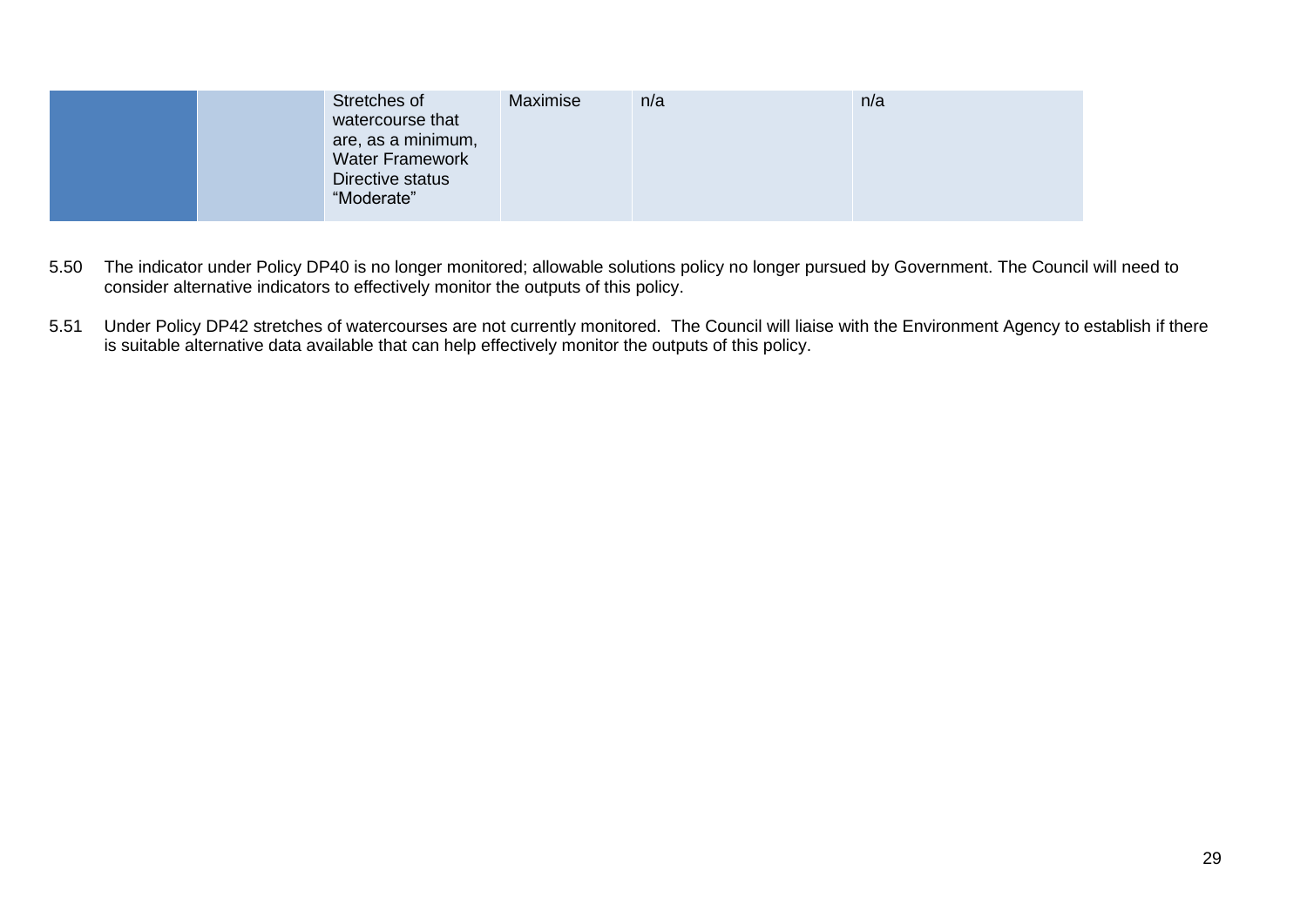# <span id="page-32-0"></span>**6.0 Limitations**

- 6.1 This is the first AMR to be produced since the adoption of the District Plan; therefore some of the indicators have only been formally monitored for the 2018/19 monitoring year. Consequently, there may be limited data available to make year on year comparisons, or identify any strong trends. As indicators are updated in future AMRs the Council will accrue data which will enable detailed analysis of the policies' performance to be made. Conclusions can then be drawn as to whether policies are performing as expected.
- 6.2 Certain indicators rely on reports and data produced or collected by external bodies (i.e. Sussex Wildlife Trust). The Council is therefore reliant on the relevant body to continue to collect the data in a consistent manner so that accurate comparisons can be made. Another challenge is if there is a subscription service associated with the data which is discontinued because it is no longer considered value for money. An alternative source of this data is then required, or a new indicator needs to be considered.
- 6.3 A small number of indicators rely on data which is not collected on an annual basis (i.e. Census data which is every 10 years) or there is a lag in its publication or availability so that the data is out of sync with the monitoring year. This makes it difficult to make effective and meaningful comparisons.
- 6.4 Several indicators are not yet monitored by the Council. Mechanisms will be put in place so that data can be collected for inclusion in future AMRs. If it is not possible to establish suitable methods of collecting the necessary data then alternative indicators will be considered.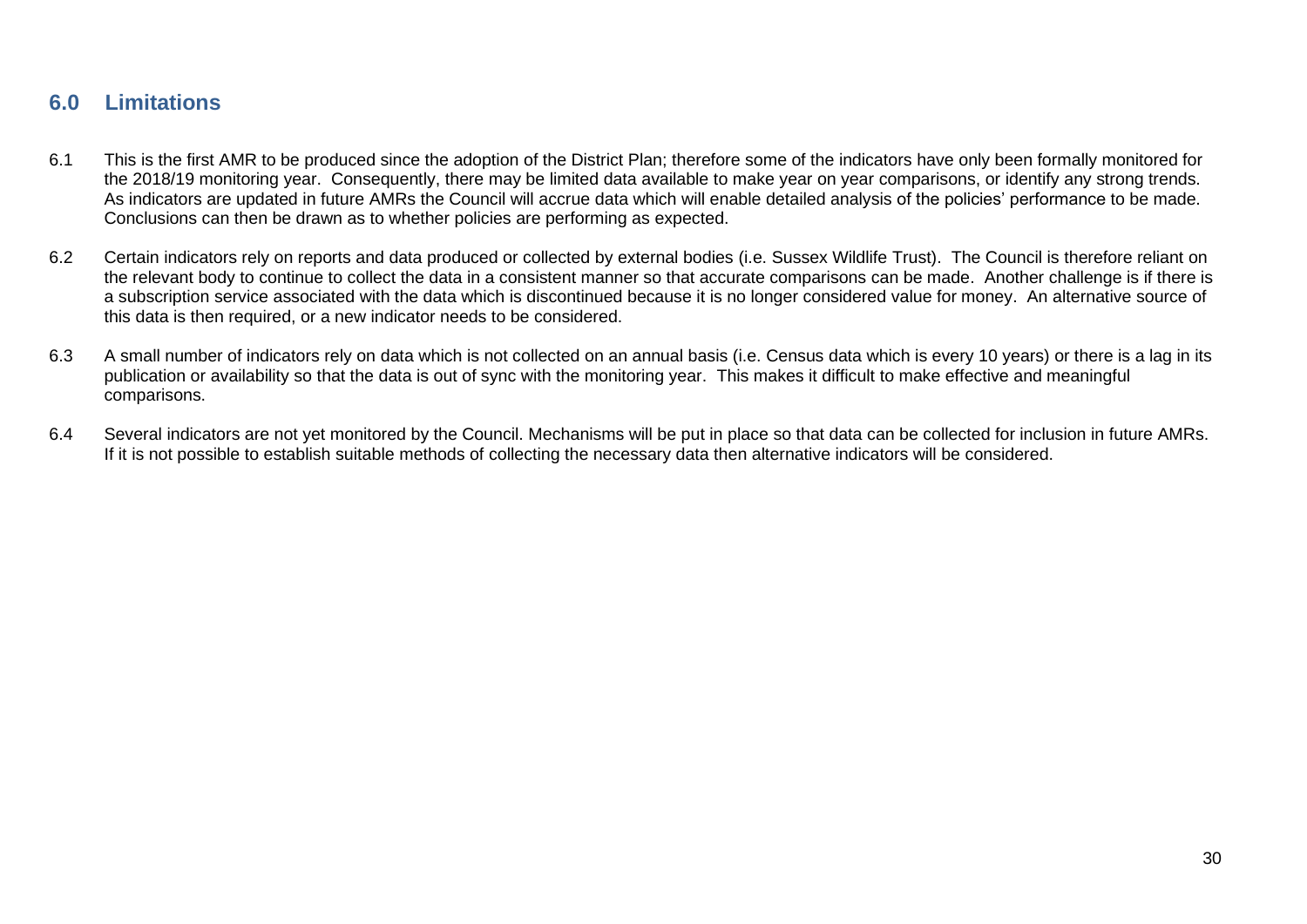# <span id="page-33-0"></span>**APPENDICES**

# <span id="page-33-1"></span>**Appendix A – Housing commitments**

### <span id="page-33-2"></span>**Table 26: Housing commitments by parish**

|                                                | Commitments as<br>at 1 <sup>st</sup> May 2018 | <b>Commitments as</b><br>at 1 <sup>st</sup> May 2019 |
|------------------------------------------------|-----------------------------------------------|------------------------------------------------------|
| Albourne                                       | 11                                            | 11                                                   |
| <b>Ansty and Staplefield</b>                   | 78                                            | 77                                                   |
| Ardingly                                       | 17                                            | 17                                                   |
| <b>Ashurst Wood</b>                            | 106                                           | 101                                                  |
| <b>Balcombe</b>                                | 56                                            | 55                                                   |
| <b>Bolney</b>                                  | 76                                            | 71                                                   |
| <b>Burgess Hill</b>                            | 5356                                          | 3806                                                 |
| <b>Cuckfield</b>                               | 43                                            | 46                                                   |
| <b>East Grinstead</b>                          | 1013                                          | 1019                                                 |
| <b>Hassocks</b>                                | 833                                           | 901                                                  |
| <b>Haywards Heath</b>                          | 1641                                          | 1517                                                 |
| <b>Horsted Keynes</b>                          | 16                                            | 15                                                   |
| Hurstpierpoint                                 | 288                                           | 244                                                  |
| <b>Lindfield and Lindfield</b><br><b>Rural</b> | 493                                           | 465                                                  |
| Slaugham                                       | 763                                           | 859                                                  |
| <b>Turners Hill</b>                            | 98                                            | 95                                                   |
| Twineham                                       | 21                                            | 19                                                   |
| <b>West Hoathly</b>                            | 69                                            | 73                                                   |
| Worth                                          | 706                                           | 712                                                  |

Please note, these numbers may be slight different to the commitments lists published on the Council website due to variation in how demolition and losses have been recorded.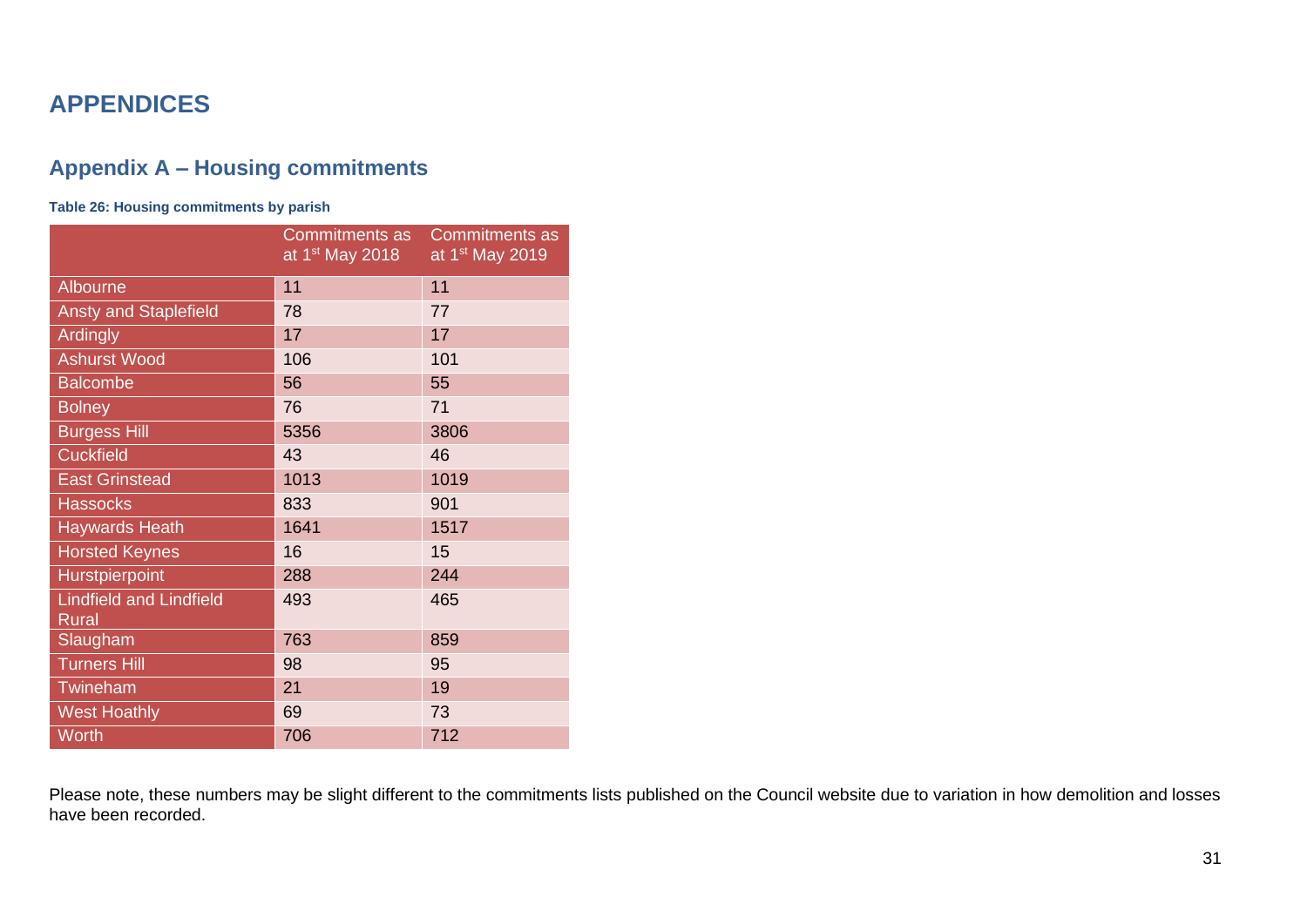# <span id="page-34-0"></span>**Appendix B – Sources of monitoring data**

| <b>District Plan Policy</b>                                                        | <b>Indicator</b>                                                                                               | <b>Data Source</b>                                                         |
|------------------------------------------------------------------------------------|----------------------------------------------------------------------------------------------------------------|----------------------------------------------------------------------------|
|                                                                                    |                                                                                                                |                                                                            |
| <b>DP1: Economic Development</b>                                                   | Net increase / decrease in commercial (Use Classes B1 (b, c),<br>B2, B8) and office (B1 (a) and A2) floorspace | WSCC Commercial, Industrial and Leisure Land<br><b>Availability Survey</b> |
|                                                                                    | Employment land available - by type (net)                                                                      | WSCC Commercial, Industrial and Leisure Land<br><b>Availability Survey</b> |
|                                                                                    | Provision of new employment floorspace in neighbouring<br>authorities                                          | WSCC Commercial, Industrial and Leisure Land<br><b>Availability Survey</b> |
|                                                                                    | Number of new businesses setting up in the District                                                            | <b>ONS</b> - Business Demography                                           |
|                                                                                    | Unemployment                                                                                                   | <b>ONS Annual Population Survey</b>                                        |
| <b>DP2: Town Centre Development</b>                                                | Total amount of floorspace for 'town centre uses'                                                              | WSCC Commercial, Industrial and Leisure Land<br><b>Availability Survey</b> |
| <b>DP3: Village Centre and</b><br><b>Neighbourhood Centre Development</b>          | Net increase / decrease in commercial (Use Classes B1 (b, c),<br>B2, B8) and office (B1 (a) and A2) floorspace | WSCC Commercial, Industrial and Leisure Land<br><b>Availability Survey</b> |
| <b>DP4: Housing</b>                                                                | Housing Completions in Mid Sussex (net)                                                                        | <b>MSDC Monitoring</b>                                                     |
|                                                                                    | Housing completions in neighbouring authorities (net)                                                          | Neighbouring Authorities' Monitoring Reports                               |
| <b>DP5: Planning to Meet Future</b>                                                | Housing Completions in Mid Sussex (net)                                                                        | <b>MSDC Monitoring</b>                                                     |
| <b>Housing Need</b>                                                                | Housing completions in neighbouring authorities (net)                                                          | Neighbouring Authorities' Monitoring Reports                               |
| <b>DP6: Settlement Hierarchy</b>                                                   | Housing commitments by parish                                                                                  | <b>MSDC</b> monitoring                                                     |
| <b>DP7: General Principles for Strategic</b><br><b>Development at Burgess Hill</b> | The objectives listed under DP7 are monitored under their<br>separate policy areas                             | ٠                                                                          |
| DP8: Strategic Allocation to the east<br>of Burgess Hill at Kings Way              | Housing completions on allocated site DP8                                                                      | <b>MSDC Annual Position Statement 2019</b>                                 |
| DP9: Strategic Allocation to the north<br>and north west of Burgess Hill           | Housing completions on allocated site DP9                                                                      | <b>MSDC Annual Position Statement 2019</b>                                 |
| DP10: Strategic allocation to the east<br>of Pease Pottage                         | Housing completions on allocated site DP10                                                                     | <b>MSDC Annual Position Statement 2019</b>                                 |
| DP11: Strategic allocation to the<br>north of Clayton Mills, Hassocks              | Housing completions on allocated site DP11                                                                     | <b>MSDC Annual Position Statement 2019</b>                                 |
| <b>DP12: Protection and Enhancement</b><br>of Countryside                          | Percentage of new and converted dwellings on previously<br>developed (brownfield) land                         | Housing and Residential Land, West Sussex County<br>Council                |
| <b>DP13: Preventing Coalescence</b>                                                | Number of planning permission granted in Local Gaps, where<br>these have been defined in Neighbourhood Plans   | n/a                                                                        |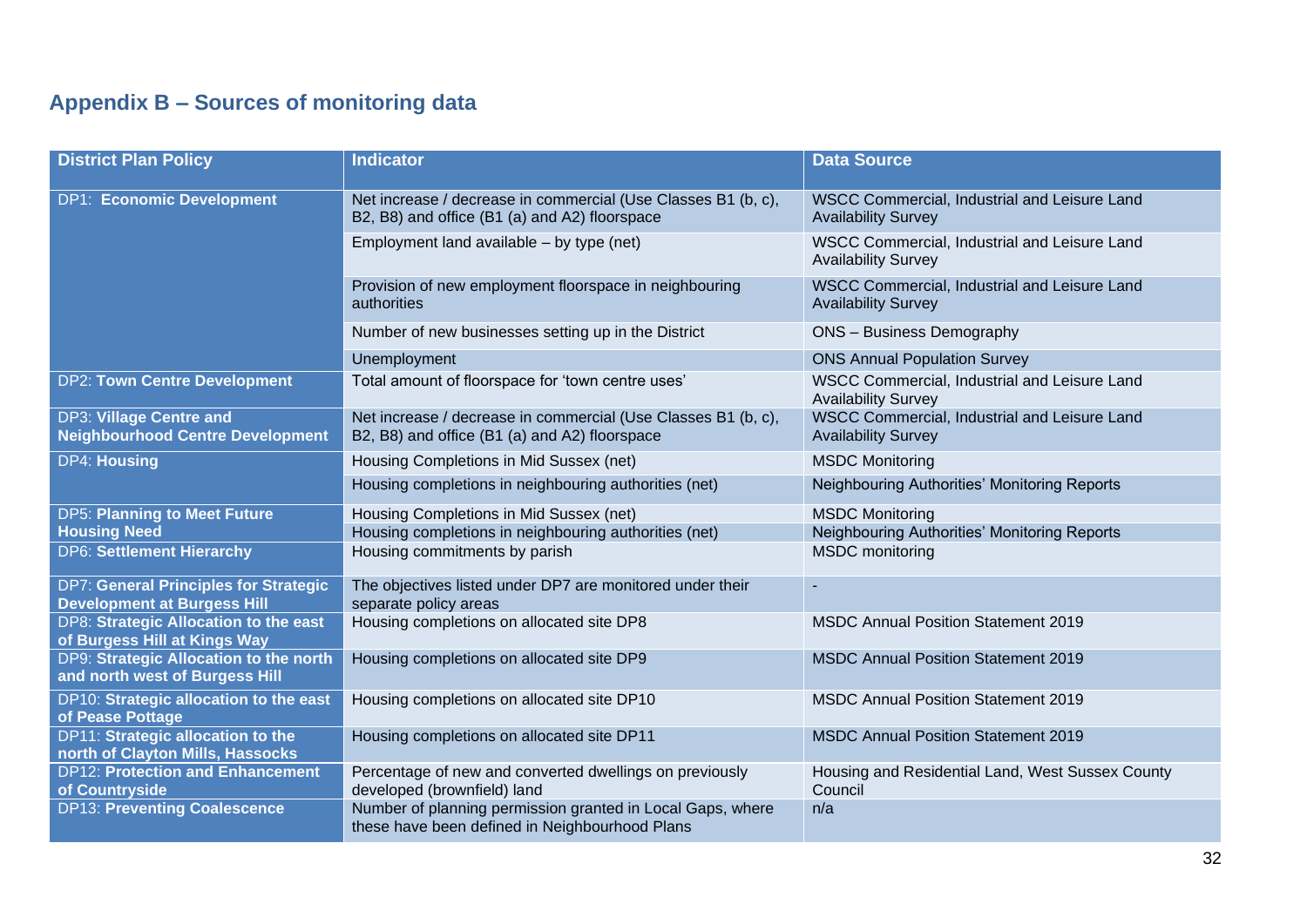| <b>DP14: Sustainable Rural</b><br><b>Development and the Rural Economy</b> | Number of new commercial developments approved within the<br>countryside                                                                           | n/a                                                                     |
|----------------------------------------------------------------------------|----------------------------------------------------------------------------------------------------------------------------------------------------|-------------------------------------------------------------------------|
| DP15: New Homes in the Countryside                                         | Number of applications for new dwellings in the countryside<br>overturned on appeal                                                                | <b>MSDC</b> monitoring                                                  |
| DP16: High Weald Area of<br><b>Outstanding Natural Beauty</b>              | Number of applications approved contrary to advice from the<br>High Weald AONB Unit                                                                | <b>MSDC</b> monitoring                                                  |
| <b>DP17: Ashdown Forest Special Area</b>                                   | <b>SANG</b> capacity                                                                                                                               | <b>MSDC</b> monitoring                                                  |
| of Conservation and Special<br><b>Protection Area</b>                      | Implementation of SAMM                                                                                                                             | <b>MSDC</b> monitoring                                                  |
| DP18: Setting of the South Downs<br><b>National Park</b>                   | Number of applications refused as contrary to this policy but<br>overturned on appeal                                                              | <b>MSDC</b> monitoring                                                  |
| <b>DP19: Sustainable Tourism</b>                                           | Number of jobs in the tourism sector                                                                                                               | Tourism South East, The Economic Impact of Tourism<br>Mid Sussex (2016) |
|                                                                            | Number of visitors staying overnight                                                                                                               | Tourism South East, The Economic Impact of Tourism<br>Mid Sussex (2016) |
| <b>DP20: Securing Infrastructure</b>                                       | Monitor infrastructure funds received, by Parish and in<br>accordance with Monitoring requirements set out in the CIL<br>Regulations and Guidance. | <b>MSDC Monitoring</b>                                                  |
| DP21: Transport                                                            | Number of sustainable transport schemes implemented                                                                                                |                                                                         |
| <b>DP22: Rights of Way</b>                                                 | Number of applications resulting a net increase in Rights of Way                                                                                   | <b>WSCC Monitoring</b>                                                  |
| <b>DP23: Communication Infrastructure</b>                                  | Number of applications refused as contrary to this policy but<br>overturned on appeal                                                              | <b>MSDC</b> monitoring                                                  |
| <b>DP24: Leisure and Cultural Facilities</b><br>and Activities             | Number of applications resulting in the loss of a community<br>service (shop, public house, place of worship, etc.)                                | N/A                                                                     |
| <b>DP25: Community facilities and local</b><br><b>Services</b>             | Amount of additional community facilities delivered                                                                                                | N/A                                                                     |
|                                                                            | Net loss of specialist accommodation and care falling within Use<br>Class <sub>C2</sub>                                                            | N/A                                                                     |
| <b>DP26: Character and Design</b>                                          | Number of applications refused as contrary to this policy but<br>overturned on appeal                                                              | <b>MSDC</b> monitoring                                                  |
| <b>DP27: Space Standards</b>                                               | Number of applications refused as contrary to this policy but<br>overturned on appeal                                                              | <b>MSDC</b> monitoring                                                  |
| <b>DP28: Accessibility</b>                                                 | Number of applications refused as contrary to this policy but<br>overturned on appeal                                                              | <b>MSDC</b> monitoring                                                  |
| <b>DP29: Noise, Air and Light Pollution</b>                                | Number of Air Quality Managements Areas (AQMAs) within the<br><b>District</b>                                                                      | <b>MSDC Monitoring</b>                                                  |
| <b>DP30: Housing Mix</b>                                                   | Total mix of all housing permitted annually reflects local housing<br>needs                                                                        | N/A                                                                     |
| <b>DP31: Affordable Housing</b>                                            | Number of affordable homes completed annually (gross)                                                                                              | <b>MSDC Monitoring</b>                                                  |